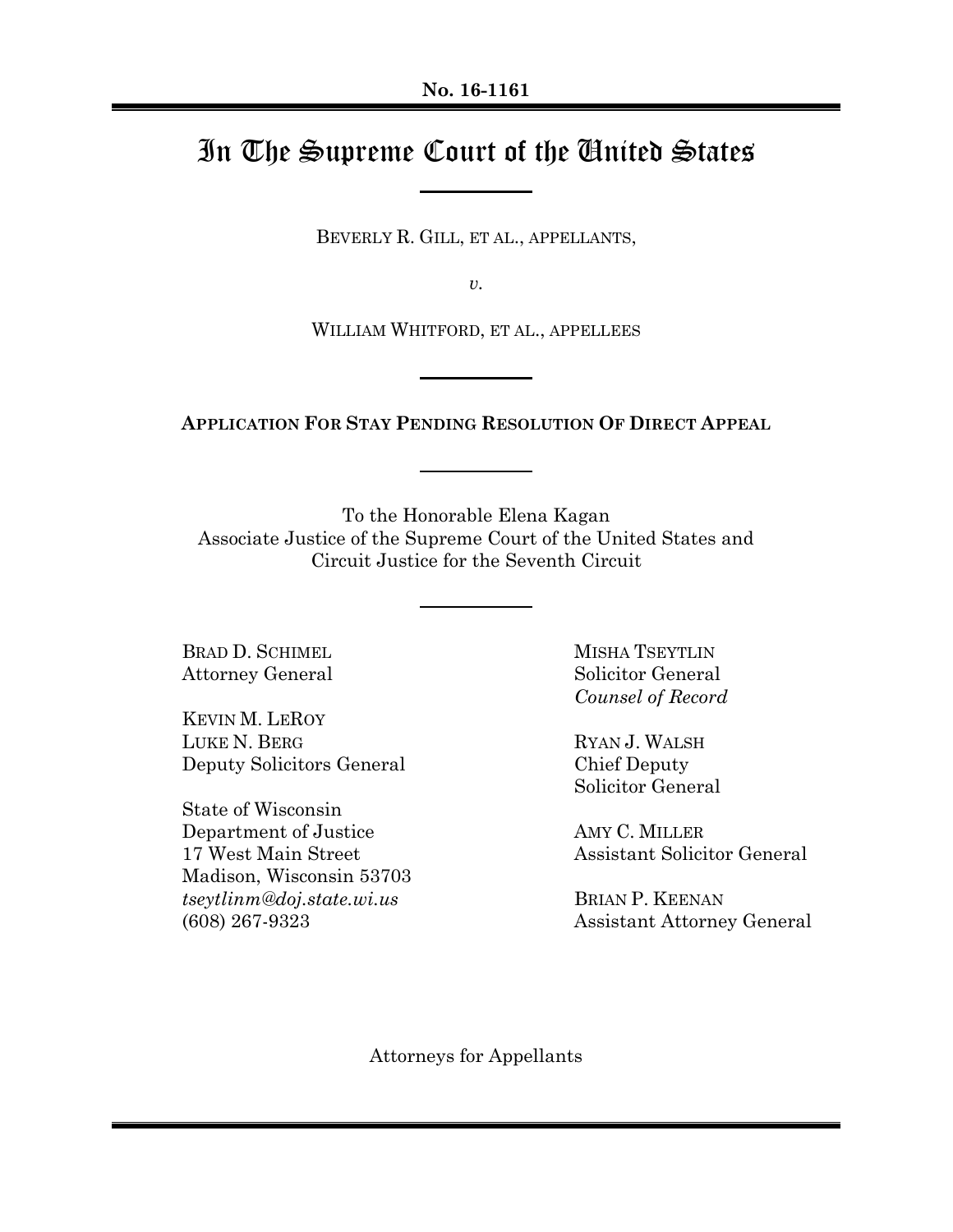| I.<br>There Is A Reasonable Probability That This Court Will Note Probable<br>Jurisdiction, As Well As A Fair Prospect That This Court Will Reverse    |
|--------------------------------------------------------------------------------------------------------------------------------------------------------|
| The District Court Lacked Authority To Consider Plaintiffs'<br>А.<br>Statewide Partisan-Gerrymandering Challenge To Act 43 12                          |
| B. Act 43 Is Lawful Because It Complies With Traditional Redistricting                                                                                 |
| Neither The District Court Nor Plaintiffs Have Offered A "Limited<br>$C_{\cdot}$                                                                       |
| II.<br>Defendants Will Suffer Irreparable Harm Absent A Stay Because They<br>Will Be Forced To Expend Resources Designing A New Map That, In All<br>24 |
| III. The Balance Of The Harms Weighs Strongly In Favor Of This Court<br>26                                                                             |
| 28                                                                                                                                                     |

# **TABLE OF CONTENTS**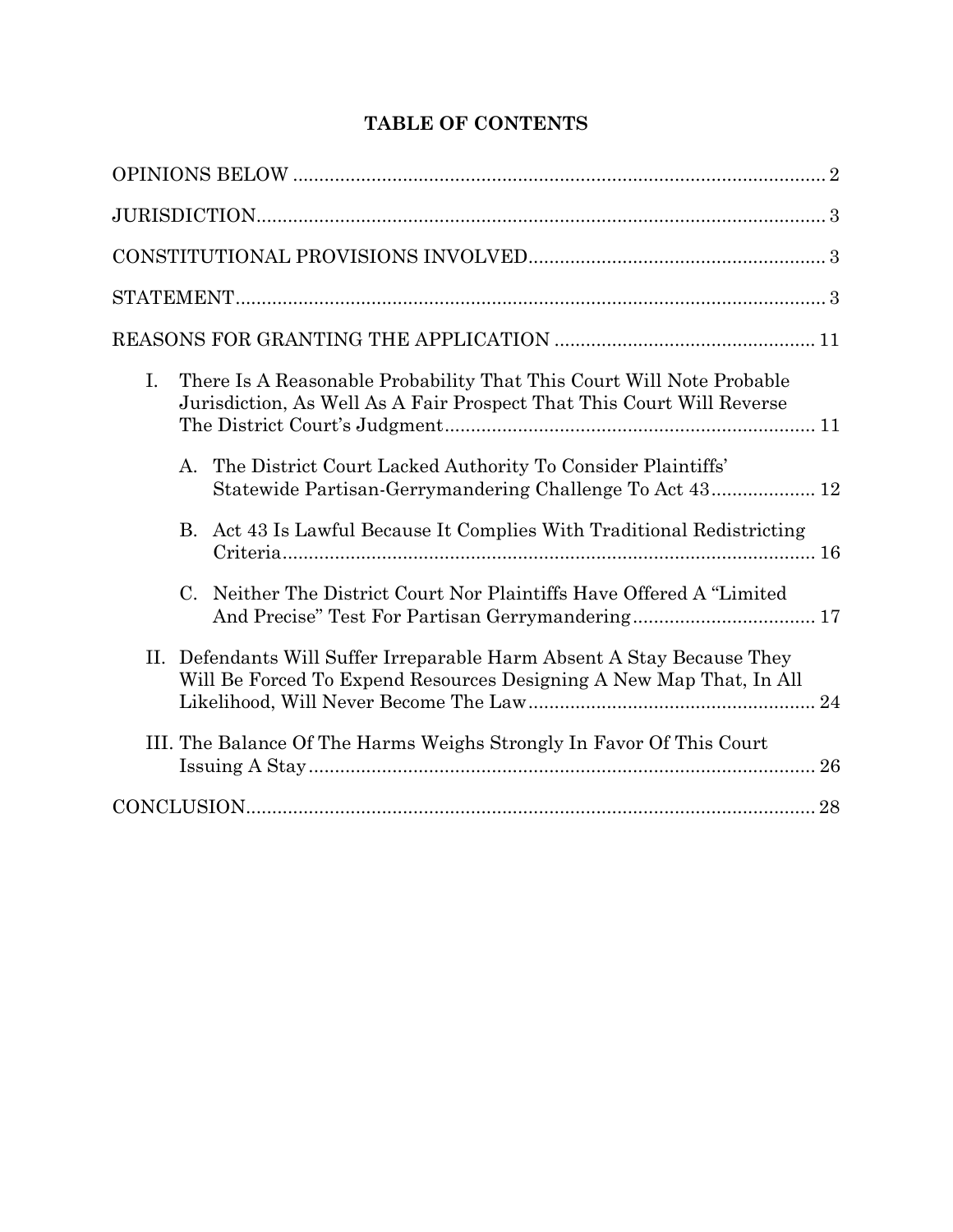# **TABLE OF AUTHORITIES**

| Cases<br>Ala. Legislative Black Caucus v. Alabama,       |
|----------------------------------------------------------|
|                                                          |
| Baumgart v. Wendelberger,                                |
| Bethune-Hill v. Va. State Bd. of Elections,              |
| Davis v. Bandemer,                                       |
| Gaffney v. Cummings,                                     |
| Hollingsworth v. Perry,                                  |
| In re Primus,                                            |
| League of United Latin Am. Citizens v. Perry,            |
| Ledbetter v. Baldwin,                                    |
| Maryland v. King,                                        |
| Moses H. Cone Mem'l Hosp. v. Mercury Constr. Corp.,      |
| Odebrecht Constr., Inc. v. Sec'y, Fla. Dep't of Transp., |
| <i>Prosser v. Elections Bd.,</i>                         |
| Schlesinger v. Reservists Comm. to Stop the War,         |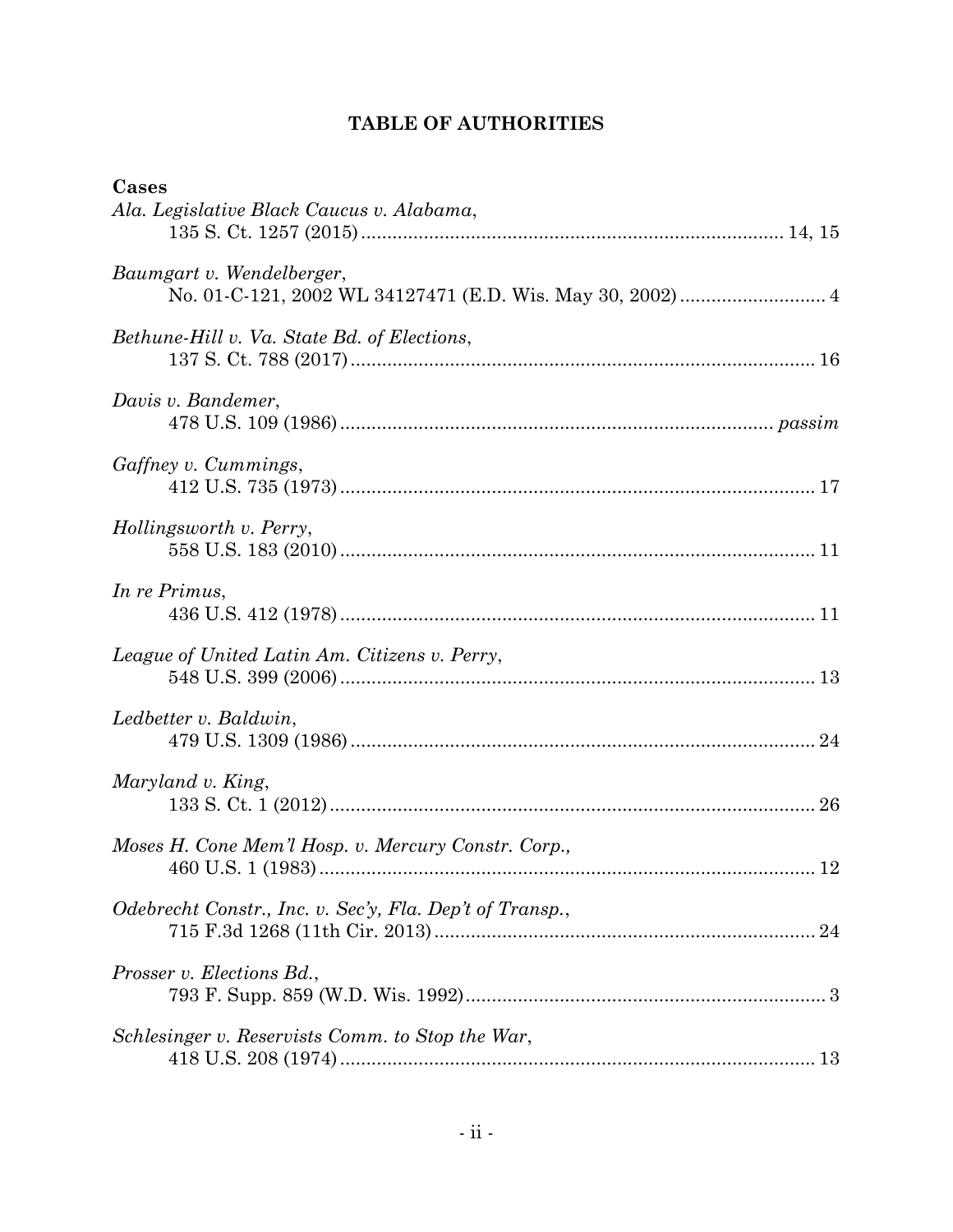| Tennant v. Jefferson Cnty. Comm'n,     |  |
|----------------------------------------|--|
|                                        |  |
| Teva Pharm. USA, Inc. v. Sandoz, Inc., |  |
|                                        |  |
| United States v. Hays,                 |  |
|                                        |  |
| United States v. Jacobsen,             |  |
|                                        |  |
| Vieth v. Jubelirer,                    |  |
|                                        |  |
| <b>Statutes</b>                        |  |
|                                        |  |
|                                        |  |
| Rules                                  |  |
|                                        |  |
|                                        |  |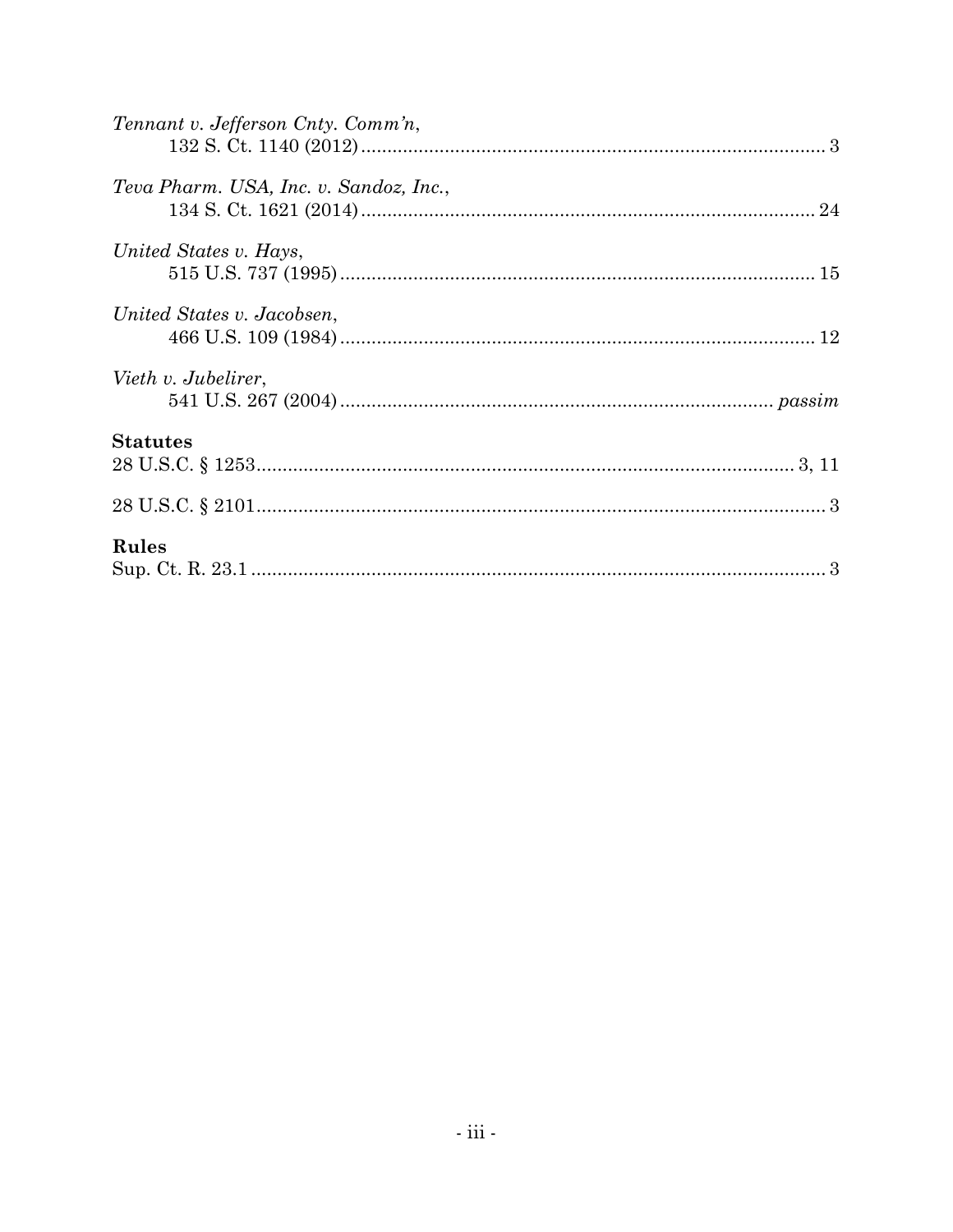#### **TO THE HONORABLE ELENA KAGAN, ASSOCIATE JUSTICE OF THE SUPREME COURT OF THE UNITED STATES, AND CIRCUIT JUSTICE FOR THE SEVENTH CIRCUIT:**

A divided three-judge district court invalidated Wisconsin's redistricting plan, Act 43, as a partisan gerrymander. The court also ordered Defendants<sup>1</sup> to submit a new redistricting plan that had been passed by the Wisconsin Legislature and signed by the Governor by November 1, 2017. The district court is the first court in decades to find an unlawful partisan gerrymander; indeed, the last court to condemn a redistricting plan on that basis was promptly reversed by this Court in *Davis v. Bandemer*, 478 U.S. 109 (1986). As detailed in the Jurisdictional Statement, the district court's decision is fundamentally flawed in numerous respects and should be reversed. Indeed, that decision is so inconsistent with this Court's controlling caselaw that this Court may wish to consider the possibility of summary reversal. JS 3–4. 2

Defendants file this Application in the alternative to their suggestion of summary reversal and respectfully ask this Court to consider this Application contemporaneously with the Jurisdictional Statement. The lion's share of the work necessary to create a new plan, in order to comply with the district court's November 1 deadline, cannot begin until the summer. Accordingly, if this Court were to reverse summarily by the end of this Term, no stay would be needed.

l

<sup>1</sup> Defendants are Beverly R. Gill, Julie M. Glancey, Ann S. Jacobs, Steve King, Don Millis, and Mark L. Thomsen, all sued in their official capacities as Wisconsin state officials.

<sup>2</sup> Citations to Defendants' Jurisdictional Statement appear as "JS \_\_." Citations to Plaintiffs' Motion to Affirm appear as "Mot. \_\_."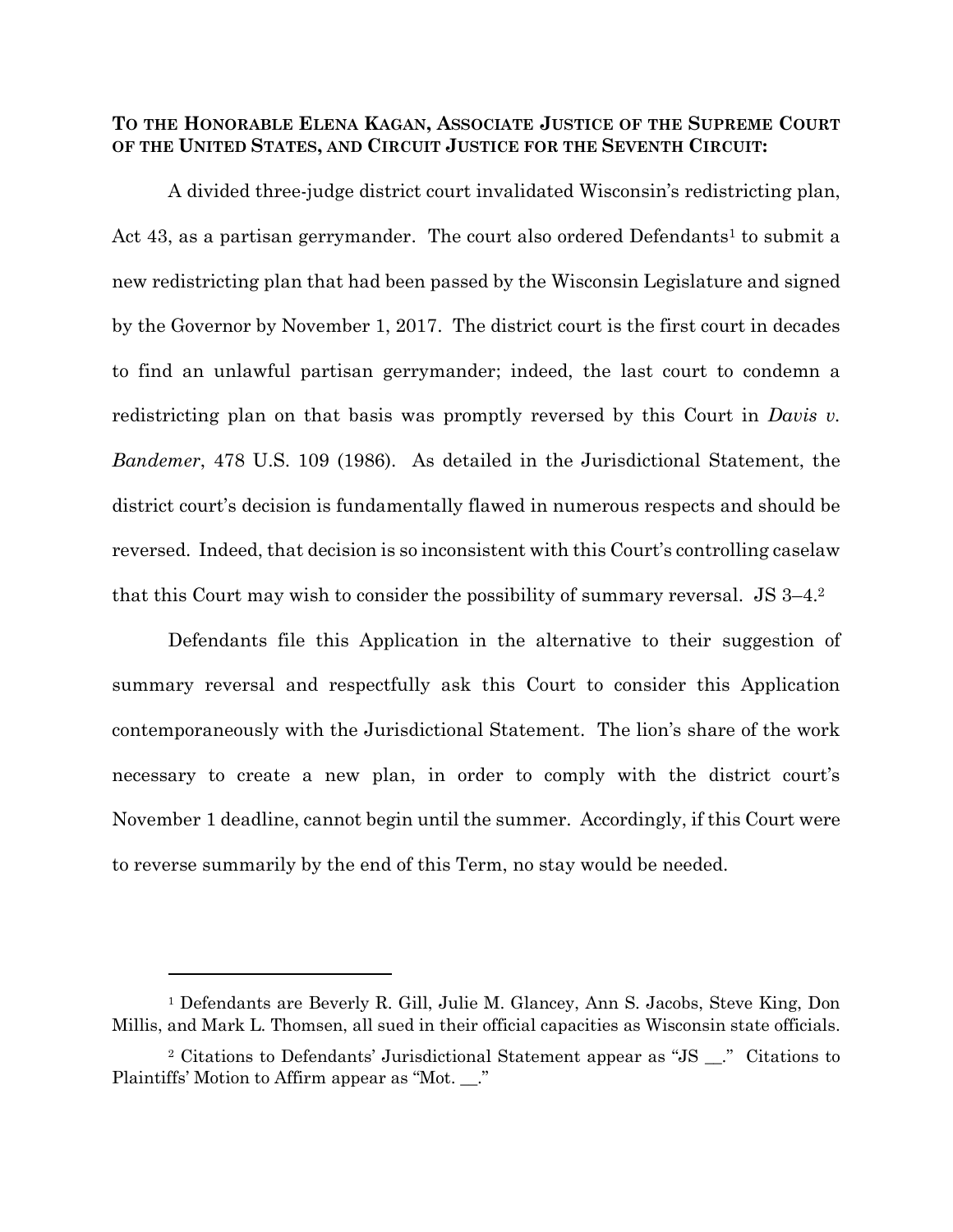If, however, this Court does not summarily reverse before the end of this Term, a stay would become necessary to avoid Wisconsin wasting substantial sovereign resources to draw a map that, in all likelihood, will never become law. There is a strong chance that this Court will find that Act 43 is lawful, given the flaws in the district court's opinion and the fact that no other plan has been successfully invalidated on similar grounds by any court. If that likelihood came to pass, the Legislature's efforts to create a new map would have been needless. And even in the unlikely event that this Court decides that Act 43 is illegal (or could be illegal if Plaintiffs<sup>3</sup> make some further showing on a remand), this Court's opinion is likely to provide significant guidance, which would then inform the map redrafting process. Indeed, additional guidance would be nearly inevitable in such circumstances, given that Plaintiffs do not even defend the district court's test. It would be a serious intrusion upon the State of Wisconsin's sovereign resources to force it to redraw a map half-blind, guided only by an indisputably flawed district-court opinion.

#### **OPINIONS BELOW**

<span id="page-5-0"></span>The opinion and order of the three-judge panel of the United States District Court for the Western District of Wisconsin, entered on November 21, 2016, App. 1– 159, and holding Wisconsin's redistricting plan unconstitutional, is not yet reported, but is available at 2016 WL 6837229. The district court's remedial opinion and order

l

<sup>3</sup> Plaintiffs are William Whitford, Roger Anclam, Emily Bunting, Mary Lynne Donohue, Helen Harris, Wayne Jensen, Wendy Sue Johnson, Janet Mitchell, Allison Seaton, James Seaton, Jerome Wallace, and Donald Winter, all Democratic Wisconsin voters living in various electoral districts.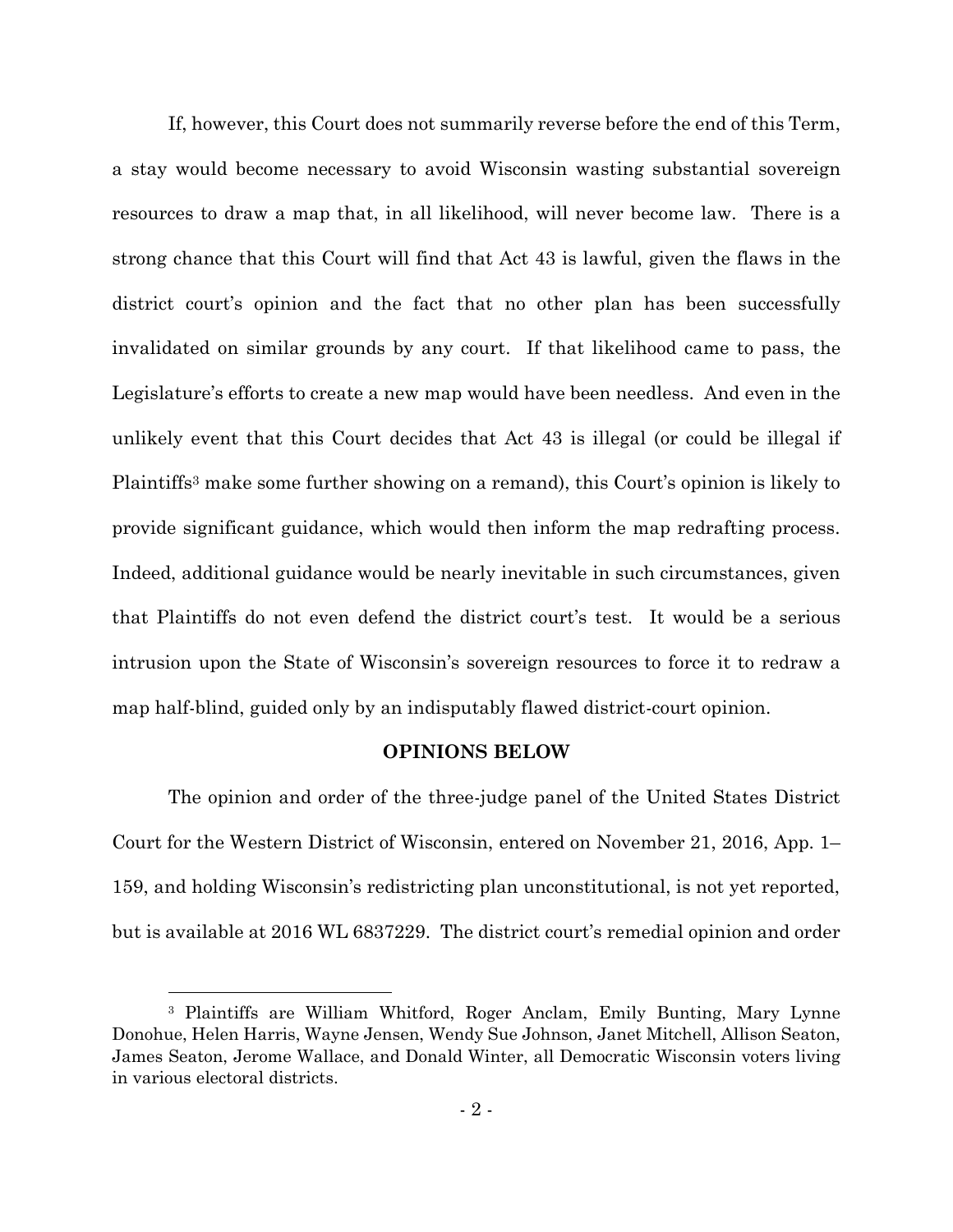permanently enjoining the use of Act 43 and requiring Defendants to submit a new redistricting map, entered on January 27, 2017, App. 160–67, is unreported, but is available at 2017 WL 383360. The district court's judgment, entered on January 27, 2017, App. 168, amended judgment, entered on February 22, 2017, App. 169–70, and corrected amended judgment, entered on March 15, 2017, App. 173–74, are unreported.

#### **JURISDICTION**

<span id="page-6-0"></span>This Court has jurisdiction under 28 U.S.C. § 1253. This Court, or an individual Justice, has the power to stay a lower court's mandate pending resolution of a direct appeal. *See Tennant v. Jefferson Cnty. Comm'n*, 132 S. Ct. 1140 (2012); Sup. Ct. R. 23.1; *see also* 28 U.S.C. § 2101(f).

#### **CONSTITUTIONAL PROVISIONS INVOLVED**

<span id="page-6-1"></span>This appeal involves the First Amendment and the Equal Protection Clause of the Fourteenth Amendment to the United States Constitution, reproduced in the Appendix to this application at App. 186–88.

#### **STATEMENT**

<span id="page-6-2"></span>A. After the 1990 census, a federal district court completed Wisconsin's redistricting process. *Prosser v. Elections Bd.*, 793 F. Supp. 859 (W.D. Wis. 1992) (per curiam). Wisconsin held five elections under this plan and, by the end of the decade, Republicans had achieved significant electoral gains with both a majority and a slight minority of the statewide two-party vote: in 1992, Republicans earned 47.75% of the vote for 47 seats in the Assembly; in 1994, 51.75% for 51 seats; in 1996, 51.25% of the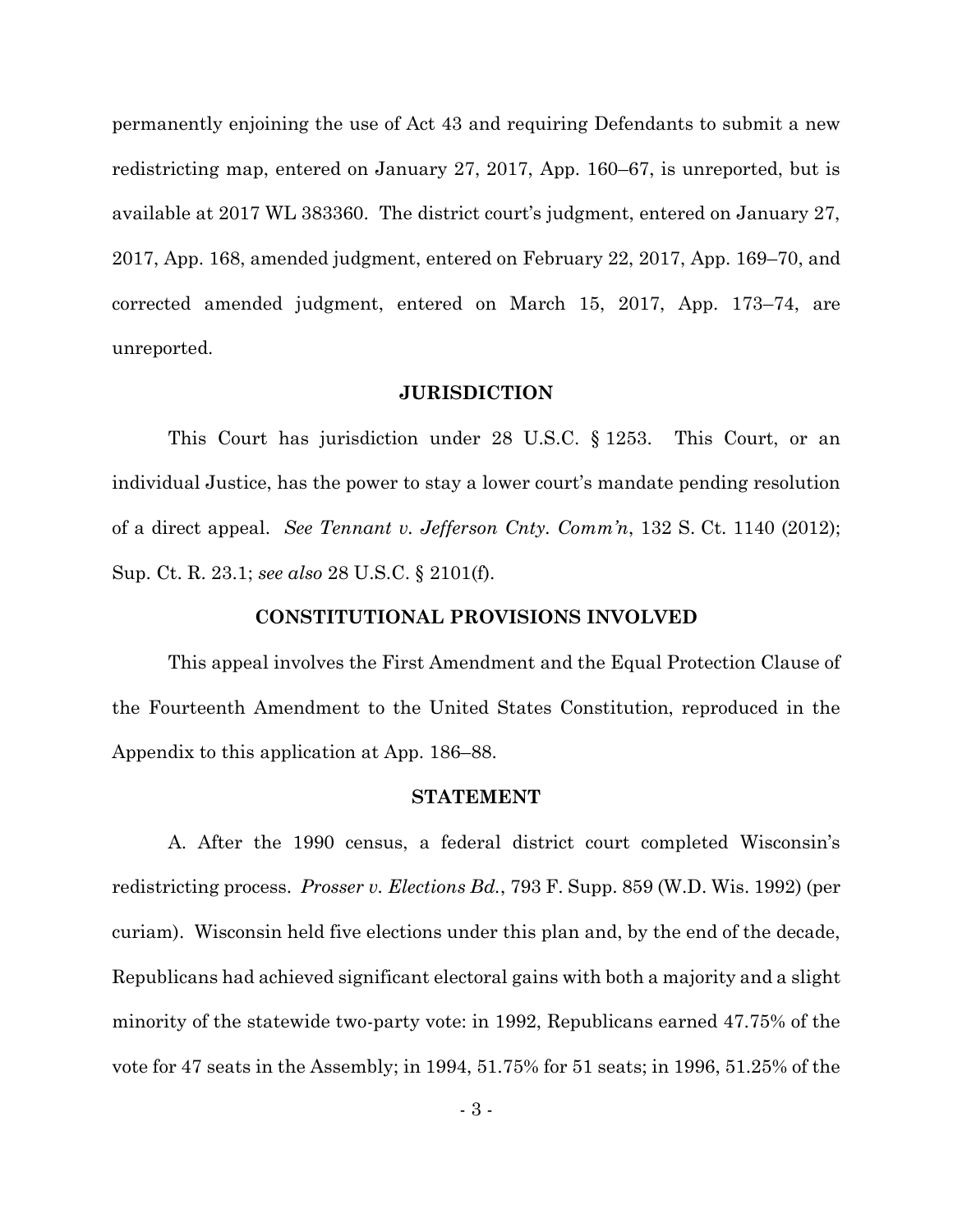vote for 52 seats; in 1998, 49.00% of the vote for 55 seats; and in 2000, 50.25% of the vote for 56 seats. Dkt. 125 **[**¶ 233, 247–51.

Following the 2000 census, a federal district court again completed Wisconsin's redistricting plan. *Baumgart v. Wendelberger*, No. 01-C-121, 2002 WL 34127471 (E.D. Wis. May 30, 2002) (per curiam). In the first two elections under this courtdrawn plan, Republicans again increased their majority, peaking at 60 of 99 seats, while winning 50% of the vote. Democrats then won a majority of the vote in 2006 and 2008, but a majority of seats only in 2008. The full election results under this plan were as follows: in 2002, Republicans earned 50.50% of the vote for 58 seats; in 2004, 50.00% for 60 seats; in 2006, 45.25% for 52 seats; in 2008, 46.00% for 46 seats; and in 2010, 53.50% for 60 seats. Dkt. 125 ¶¶ 233, 252–56.

B. In 2010, Republicans swept both houses of the Legislature and the Governor's office. Dkt. 125 ¶ 283–84; Tr. Ex. 538. The Legislature drew Wisconsin's map after the 2010 census.

The Legislature entrusted Adam Foltz and Tad Ottman, aides to two members of the legislative leadership, with the primary drafting responsibility, along with Joe Handrick, a former legislator, providing additional support. Dkt. 125 ¶¶ 17–19; Dkt. 147:46; Dkt. 119-8. They drafted proposed maps with the following criteria in mind: (1) traditional redistricting principles, like compactness, contiguity, and maintenance of communities of interest, App. 10, 29; (2) federal requirements, such as the Constitution's one person, one vote rule and the Voting Rights Act, *see* App. 10; and (3) political considerations, such as the requests of incumbents for their districts,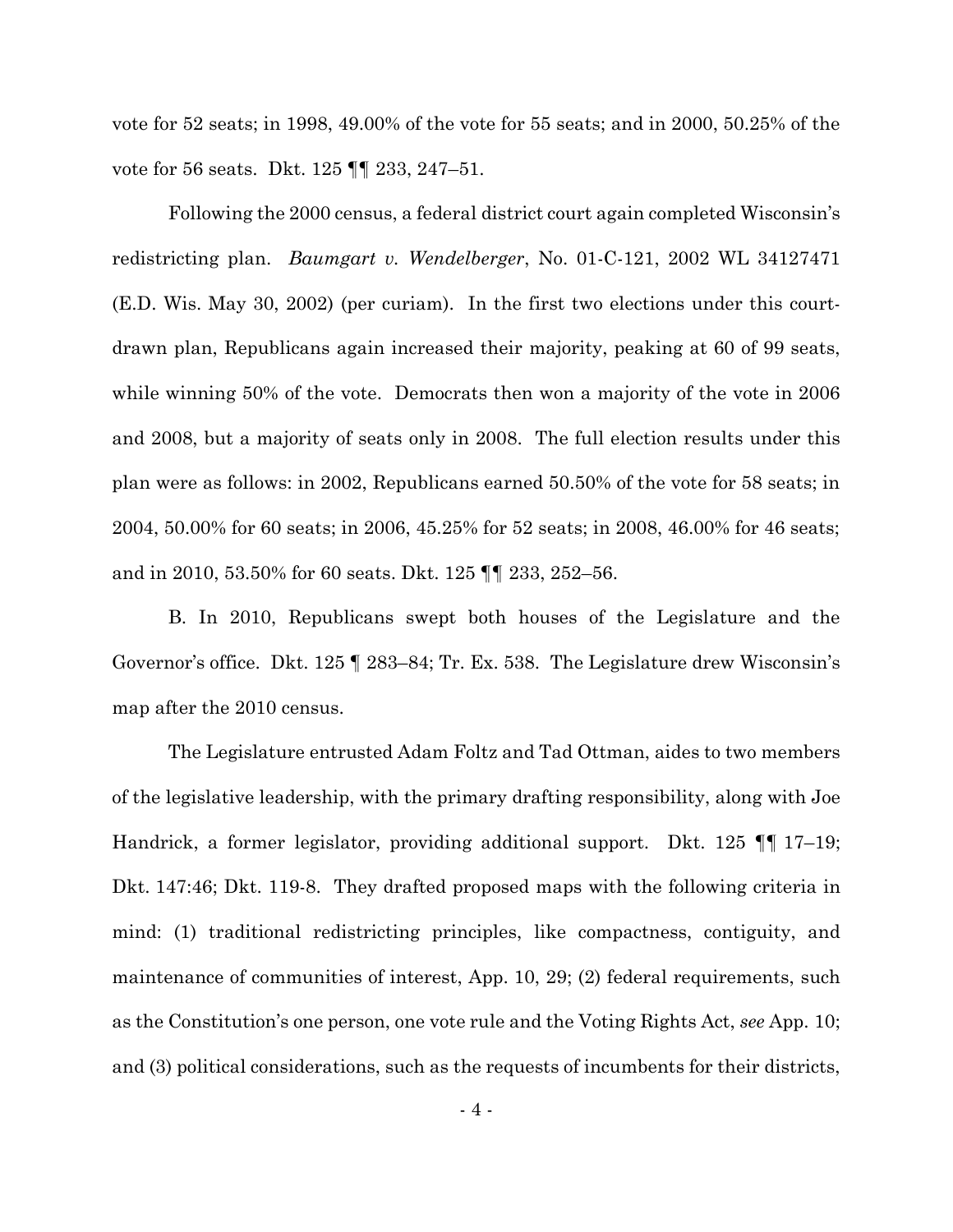incumbents' desire not to be in districts where other incumbents already resided, and partisan scores based upon past election results, Dkt. 148:80–81, 85–88. After presenting portions of their draft maps to Republican legislative leadership and receiving leadership's requests, Dkt. 147:162–65; 148:94–98, the drafters created a single map, Act 43, Dkt. 148:101–02, 110–16. The Legislature then enacted it. Dkt. 148:101–02, 110–16.

Act 43 compares favorably to Wisconsin's prior court-drawn redistricting plans in terms of compliance with traditional redistricting principles. Act 43's compactness scores were consistent with the 2002 court-drawn plan.4 Act 43 split 62 municipalities; in-between the 50 splits for the 2002 plan and the 72 splits for the 1992 plan. Dkt. 125 ¶ 221. Further, Act 43 has a population deviation of 0.76%, comparable to deviations found in court-drawn plans (0.91% in 1992 and 1.59% in 2002). Dkt. 125 ¶¶ 200–02.

In the 2012 elections, Republicans won 60 out of 99 seats in the State Assembly with, according to Plaintiffs' estimate, 48.6% of the statewide two-party vote. Dkt. 125 ¶¶ 233, 257. In the 2014 elections, the Republicans won 63 of 99 seats with, again according to Plaintiffs' estimate, 52% of the statewide vote. Dkt. 125 ¶¶ 233, 258.

C. In July 2015, Plaintiffs, 12 individual voters from 11 (out of Wisconsin's 99) legislative districts, Dkt. 125 ¶¶ 3–13, filed a complaint in the Western District of

 $\overline{a}$ 

<sup>4</sup> The 2002 court-drawn plan had a smallest-circle score of 0.41 and a perimeter-toarea score of 0.29, Dkt. 125  $\P$  1214–21; Act 43 had a smallest-circle score of 0.39 and a perimeter-to-area score of 0.28, Dkt. 125 ¶¶ 214–221.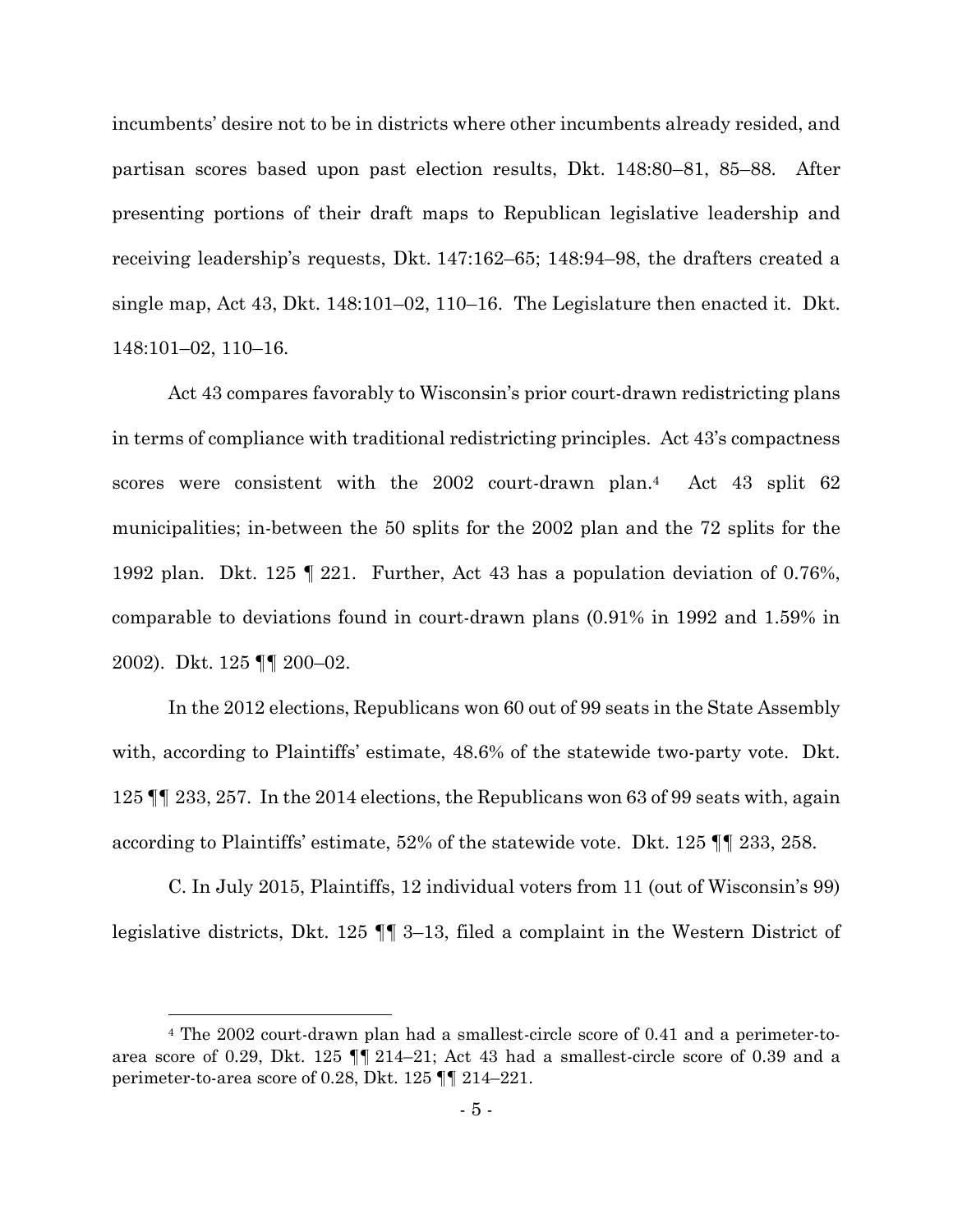Wisconsin, claiming that Act 43 was a statewide partisan gerrymander, in violation of the First and Fourteenth Amendments, Dkt. 1. Plaintiffs proposed a novel legal test that reduces the inquiry's most important element—partisan "effect"—to an analysis of "the efficiency gap." Dkt. 1 ¶ 5. This metric compares parties' allegedly "wasted" votes; that is, votes candidates receive that are nonessential to winning an election. App. 81. The comparison ostensibly yields a measure of a party's "efficiency" in translating votes to election victories, as compared to the other party. Plaintiffs proposed that courts declare a map's partisan effect unconstitutional whenever the efficiency gap exceeds 7% in the first election under the plan, Dkt. 149:208–13—a test that one third of all plans would fail, *see* Dkt. 125 ¶¶ 116, 154.

The trial took place in May 2016, focusing largely on Plaintiffs' efficiency-gap theory. Plaintiffs' expert witnesses analyzed the efficiency gap observed in the 2012 election under Act 43 and offered a demonstration plan that would have had a lower efficiency gap in that year. *See* App. 18. Defendants' experts described the problems with using the efficiency-gap metric and the weaknesses in Plaintiffs' demonstration plan. Dkt. 150:48–86, 144–201, 248–52. They also testified about how the Wisconsin electoral geography is trending more Republican over time, due in part to Democratic voters naturally packing themselves in urban areas. Dkt. 150:17–45, 133–35.

D. On November 21, 2016, a divided district court invalidated Act 43. The court majority developed and applied a test that it announced for the first time in this opinion. App. 2–3, 55–56. The district court defined its test as follows: "a redistricting scheme" is an unconstitutional partisan gerrymander if it: (1) "intended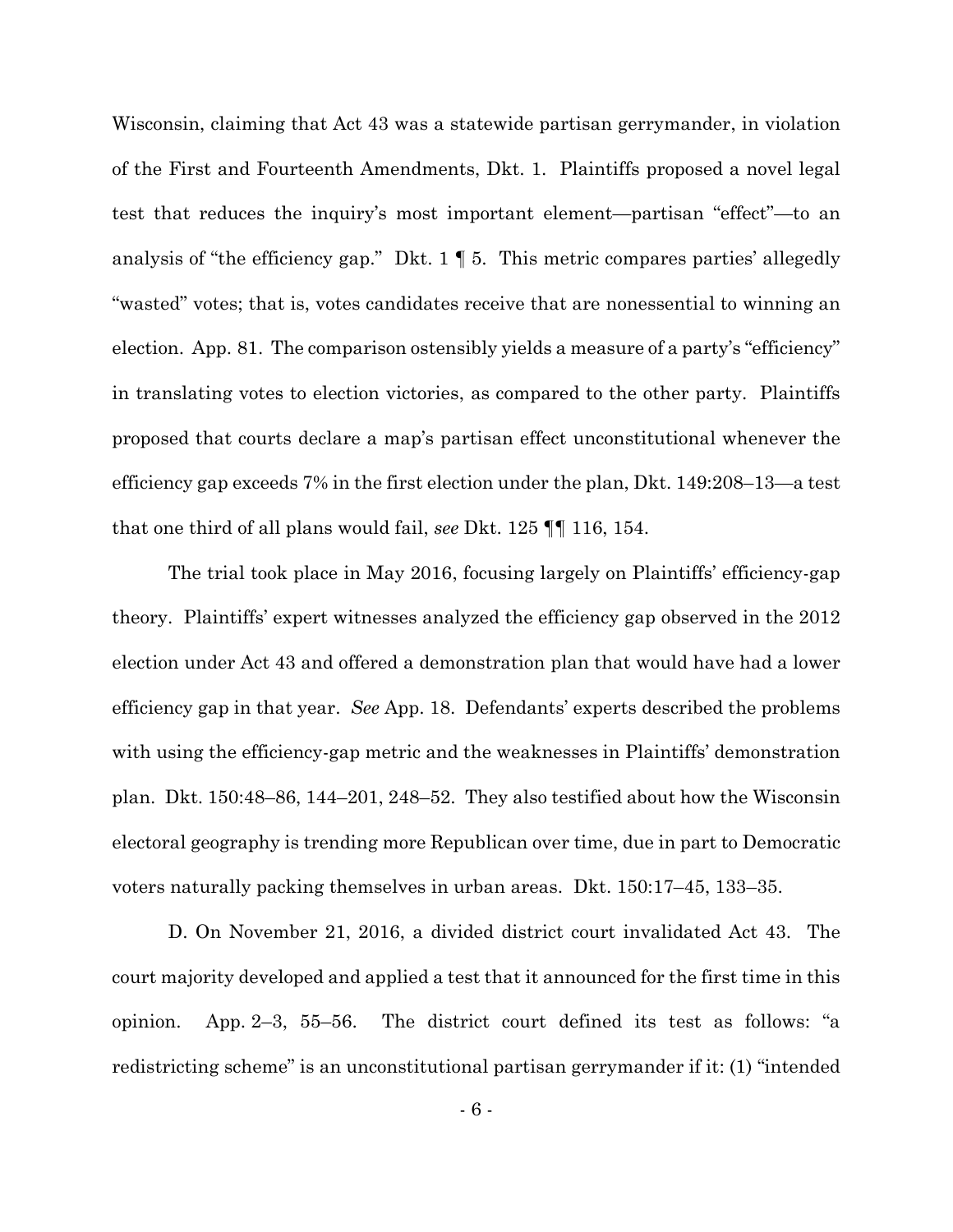to place a severe impediment on the effectiveness of the votes of individual citizens on the basis of their political affiliation"; (2) "ha[d] that effect"; and (3) "cannot be justified on other, legitimate legislative grounds." App. 56. The court based both the intent and the effects prongs of this test around the concept of "entrenchment"; that is, the notion that "entrenchment of the [map-drawing party is] likely to endure for the entire decennial period." App. 54–55.

The district court defined the first prong, impermissible partisan intent, as the "intent to entrench a political party in power." App. 59. This intent need only be a "motivating factor" in the Legislature's decision to adopt the plan. App. 60 (citations omitted). Given that Act 43 was drawn by a Republican legislature, the majority found this test easily met. App. 63–74.

The majority defined the second (and most critical) prong—partisan effect—as the "burden[ing] [of] the representational rights of Democratic voters . . . by impeding their ability to translate their votes into legislative seats, not simply for one election but throughout the life of Act 43." App. 90. The court found that this element was satisfied based upon entrenchment. By looking at certain social-science testimony and the first two elections under Act 43, the district court found that the Republicans' "legislative power remains secure" "even when [they] are in an electoral minority." App. 78. Notably, although the court invalidated Act 43, its entrenchment methodology was significantly different from what Plaintiffs had urged as the controlling-effects test. The court declined to adopt Plaintiffs' core argument that the efficiency gap should be the determinative measure of partisan effect, treating this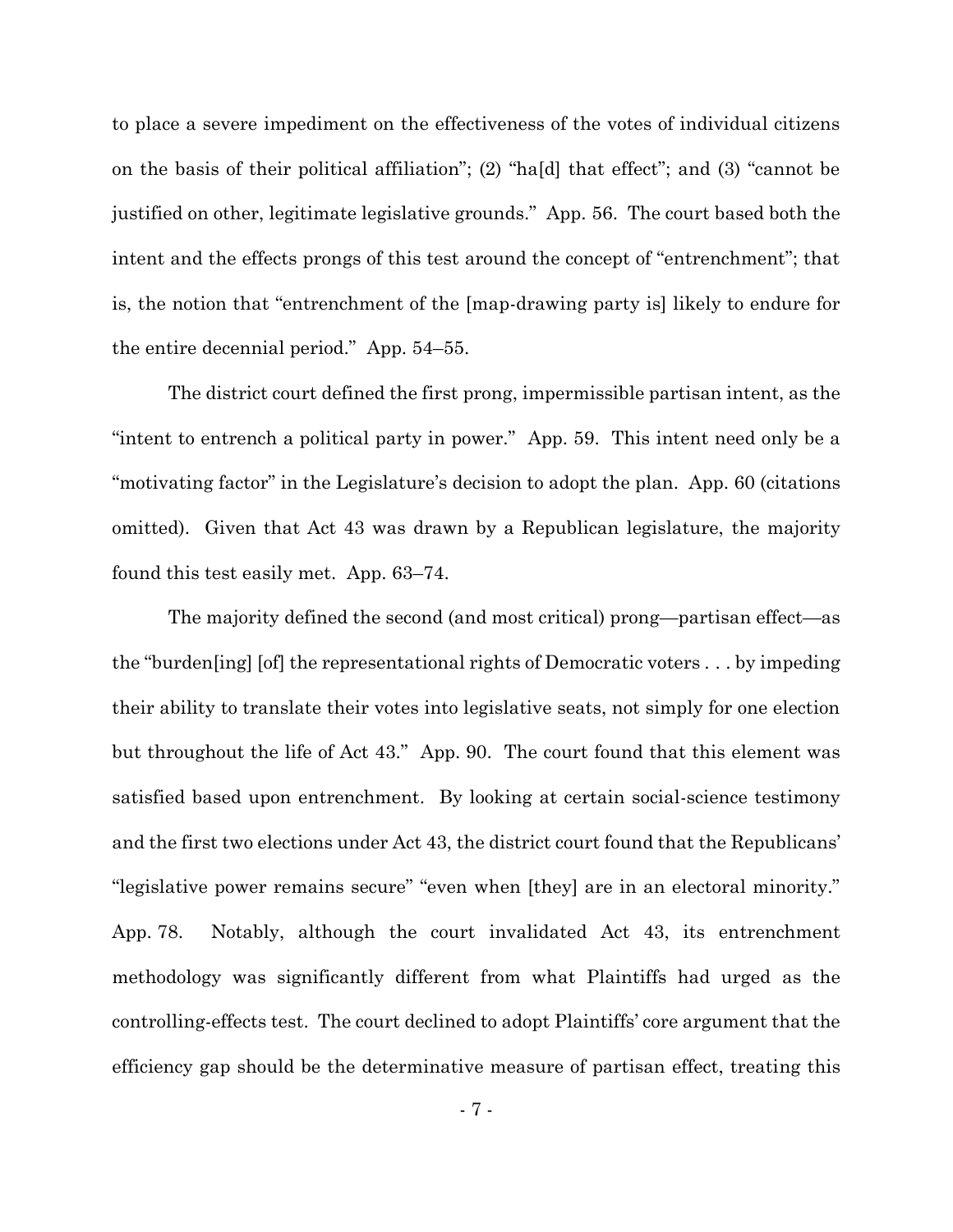measure instead as merely "corroborative evidence." App. 89. The court agreed with some of Defendants' critiques of the theory, namely, that it is "overly sensitive to small changes in voter preferences" and that "assessing a given plan based on the results of the first observed election under the plan . . . may yield problematic results if that first election happens to be a national wave election." App. 87–88.

The court defined the third prong, "justification," as "whether [a plan's effect] can be explained by the legitimate state prerogatives and neutral factors that are implicated in the districting process." App. 91. If any alternative map could possibly be drawn with comparable compliance with the traditional redistricting principles and less partisan effect, then the plan the legislature adopted would not be justified. *See* App. 91. Applying this formulation of the "justification" prong to Act 43, the court concluded that Defendants could not justify Act 43. App. 111. The court determined instead that, since it is "*possible* to draw a map with much less of a partisan bent than Act 43," the map was unjustified. App. 111 (emphasis added).

Finally, the court held that Plaintiffs could launch a statewide, as opposed to district-by-district, challenge to Act 43. *See* App. 111–15. The court rejected Defendants' argument that "a majority of Justices in [*Vieth v. Jubelirer*, 541 U.S. 267 (2004)] properly recognized that a statewide challenge to a redistricting plan was not justiciable," because—in the district court's view—"[s]tanding is just one aspect of justiciability." App. 113 (citation omitted) (emphasis removed).

Judge Griesbach dissented, explaining that the evidence presented here matched the evidence that this Court found insufficient in *Bandemer*. App. 119–20.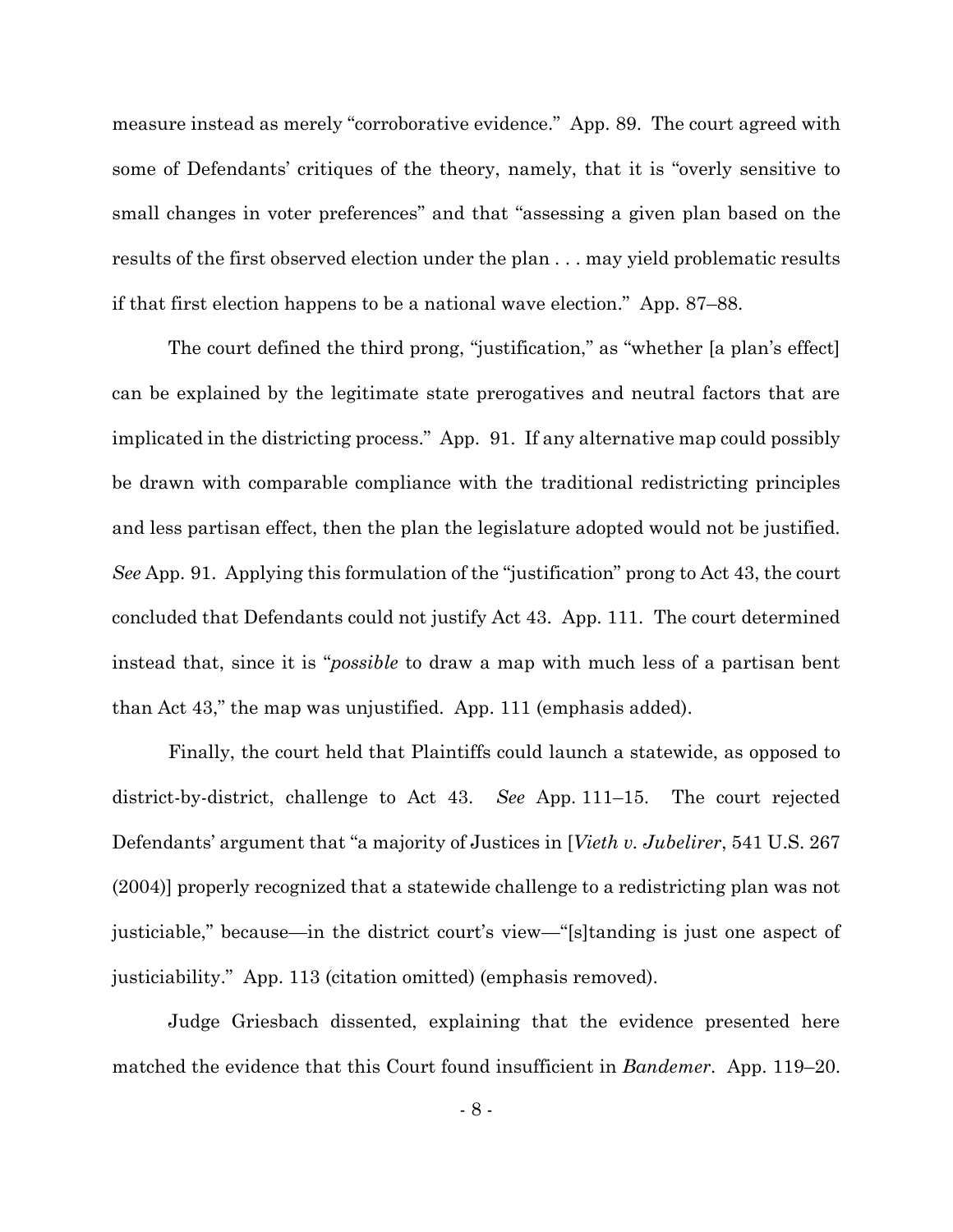Act 43 "has the same partisan impact as the plan upheld in *Bandemer*," yet, unlike that plan, Act 43 did not "g[i]ve short shrift to traditional districting principles." App. 119. But despite this "Court's clear reluctance [in *Bandemer*] to intervene in what are essentially political cases," the majority "f[ou]nd that Wisconsin's Act 43 is an unconstitutional partisan gerrymander." App. 119.

Judge Griesbach further criticized the majority's entrenchment-based standard. "The Supreme Court has long acknowledged partisan considerations are inevitable when partisan politicians draw maps," App. 121–22, and the majority's standard "does not help" separate impermissible partisan considerations from permissible ones, App. 123. That is, "[r]edistricting plans, by their very nature, affect future elections for the life of the plan," App. 123, so the prohibited intent to "entrench" is no "different from" the permitted intent "to benefit the party," App. 123. Furthermore, the majority changed the definition of "entrenchment," which had formerly involved *minority* parties entrenching themselves in power against the majority. App. 124–45. But "the Republican Party is *not* a minority party in Wisconsin": "In 2010 GOP members of the assembly received 53.5% of the statewide popular vote, while they obtained 52% of the vote in 2014." App. 125.

The dissent also objected to the majority's invalidation of Act 43 even though "Act 43 does not violate any of the redistricting principles that traditionally govern the districting process." App. 128. This compliance should have defeated Plaintiffs' gerrymandering claim because, "of the Justices who would even entertain a partisan-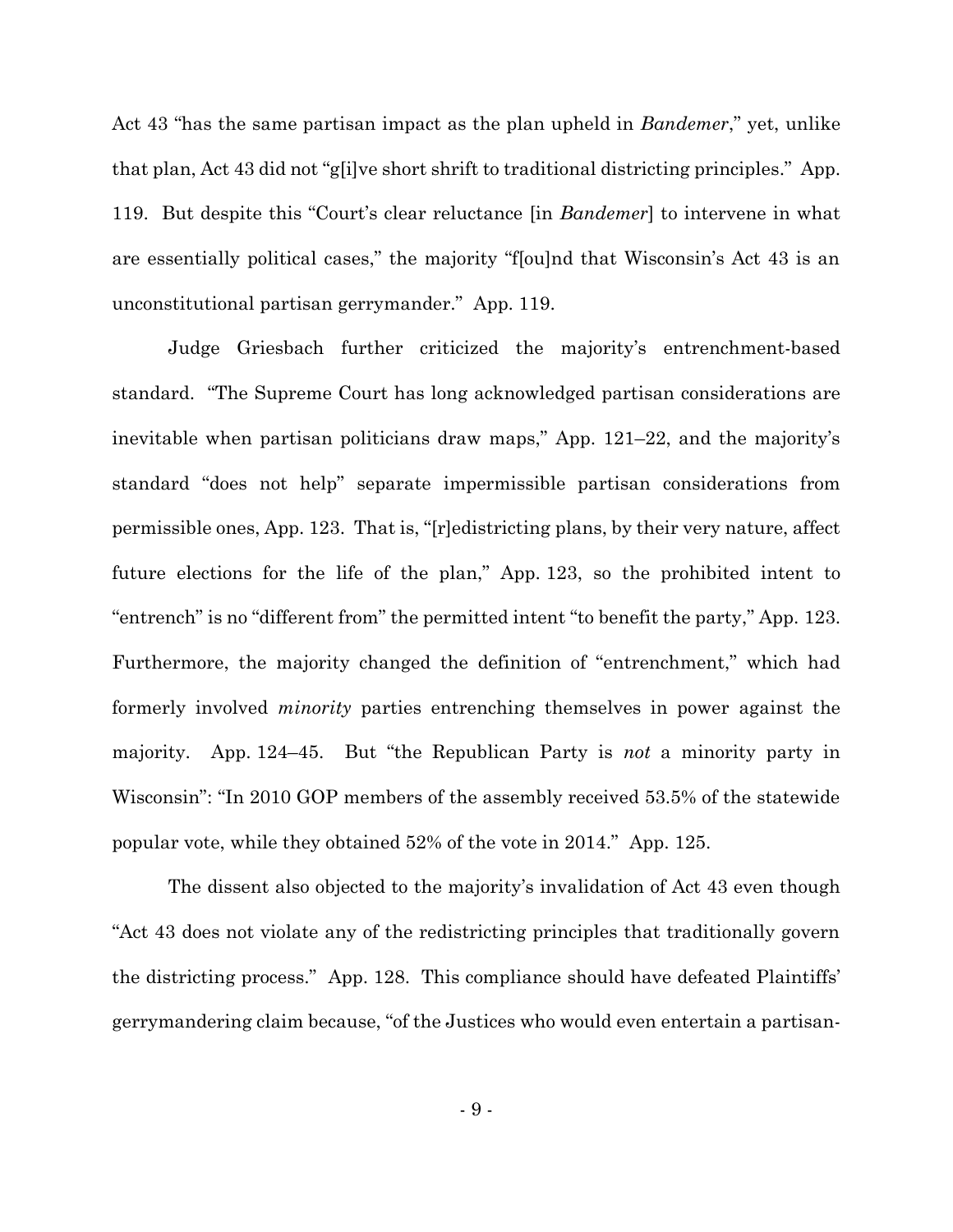gerrymandering claim, a majority would require adherence to traditional redistricting principles as part of any test." App. 130 (emphasis removed).

E. On January 27, 2017, the district court enjoined Defendants from "using the districting plan embodied in Act 43 in all future elections" and ordered that "a remedial redistricting plan for the November 2018 election, enacted by the Wisconsin Legislature and signed by the Governor," be in place by November 1, 2017. App. 166. The court rejected Defendants' request for a stay, Dkt. 169:1–2, stating that it "d[id] not believe that [it] ought to stay [its] judgment pending appeal." App. 165. As for the "probability of the success on the merits" of Defendants' appeal, the court recognized that "the absence of a well-trodden path" on the merits question counseled in favor of a stay. App. 165–66 (citations omitted). "Nevertheless," the court did not think Defendants demonstrated "irreparable injury absent a stay." App. 166. The court believed that by making the new map "*contingent* on the Supreme Court's affirming [the court's] judgment, the defendants will retain easily [Act 43] if the Supreme Court does not agree with [the court's] disposition." App. 166.

F. Defendants timely appealed to this Court. App. 171–72; App. 176–77. Defendants filed their Jurisdictional Statement on March 24, 2017, and argued, among other things, that summary reversal may be appropriate given the district court's disregard for this Court's caselaw. JS 3–4. Plaintiffs filed their Motion to Affirm on May 8, 2017. While Plaintiffs made a half-hearted gesture toward summary affirmance, they seemed to concede that full merits briefing and argument is the most appropriate course. Mot. 5.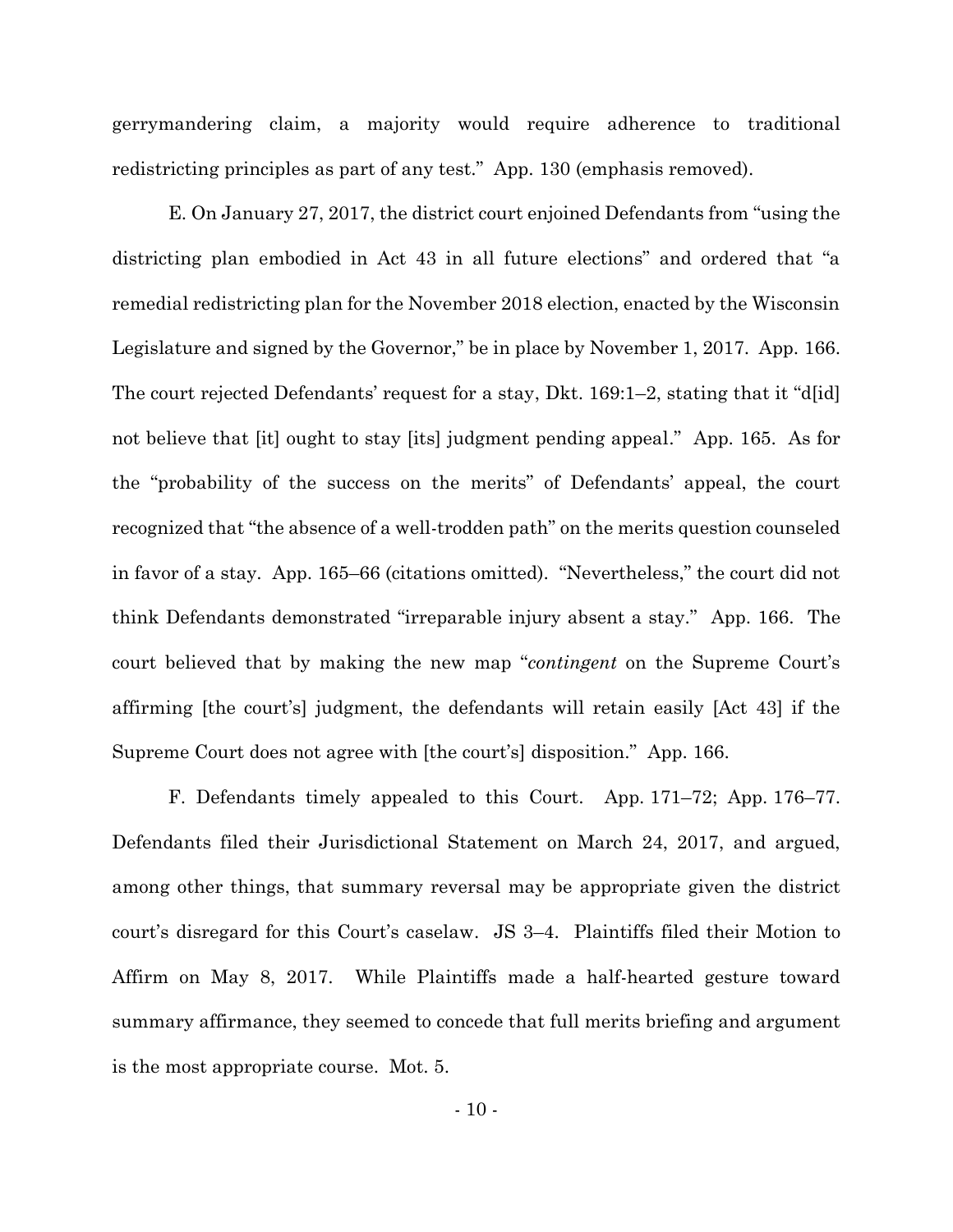#### **REASONS FOR GRANTING THE APPLICATION**

<span id="page-14-0"></span>To obtain a stay pending resolution of a direct appeal, the requesting party must show "a reasonable probability" that the Court will note probable jurisdiction, "a fair prospect that a majority of the Court will vote to reverse the judgment below," and "a likelihood that irreparable harm will result from the denial of a stay." *Hollingsworth v. Perry*, 558 U.S. 183, 190 (2010) (per curiam). "In close cases the Circuit Justice or the Court will balance the equities and weigh the relative harms to the applicant and to the respondent." *Id.* In this case, Defendants prevail on all of these considerations, and thus this Court should issue a stay.

# <span id="page-14-1"></span>**I. There Is A Reasonable Probability That This Court Will Note Probable Jurisdiction, As Well As A Fair Prospect That This Court Will Reverse The District Court's Judgment**

Given that this case arises under this Court's appellate jurisdiction, 28 U.S.C. § 1253, this Court need only conclude that Defendants' appeal presents a "substantial question" to note probable jurisdiction. *See In re Primus*, 436 U.S. 412, 414 (1978). There is no plausible argument that the district court's unprecedented decision is so obviously correct that this case fails to present a "substantial question." Indeed, the last court to have found a partisan gerrymander was a district court, *thirty years ago*, which this Court reversed in *Bandemer*.

There is also far more than a "fair prospect" that this Court will reverse the district court's judgment on the merits. Specifically, the district court entertained a statewide partisan-gerrymandering claim, even though the court lacked authority to consider such a claim. The court also wrongly concluded that Act 43 was a partisan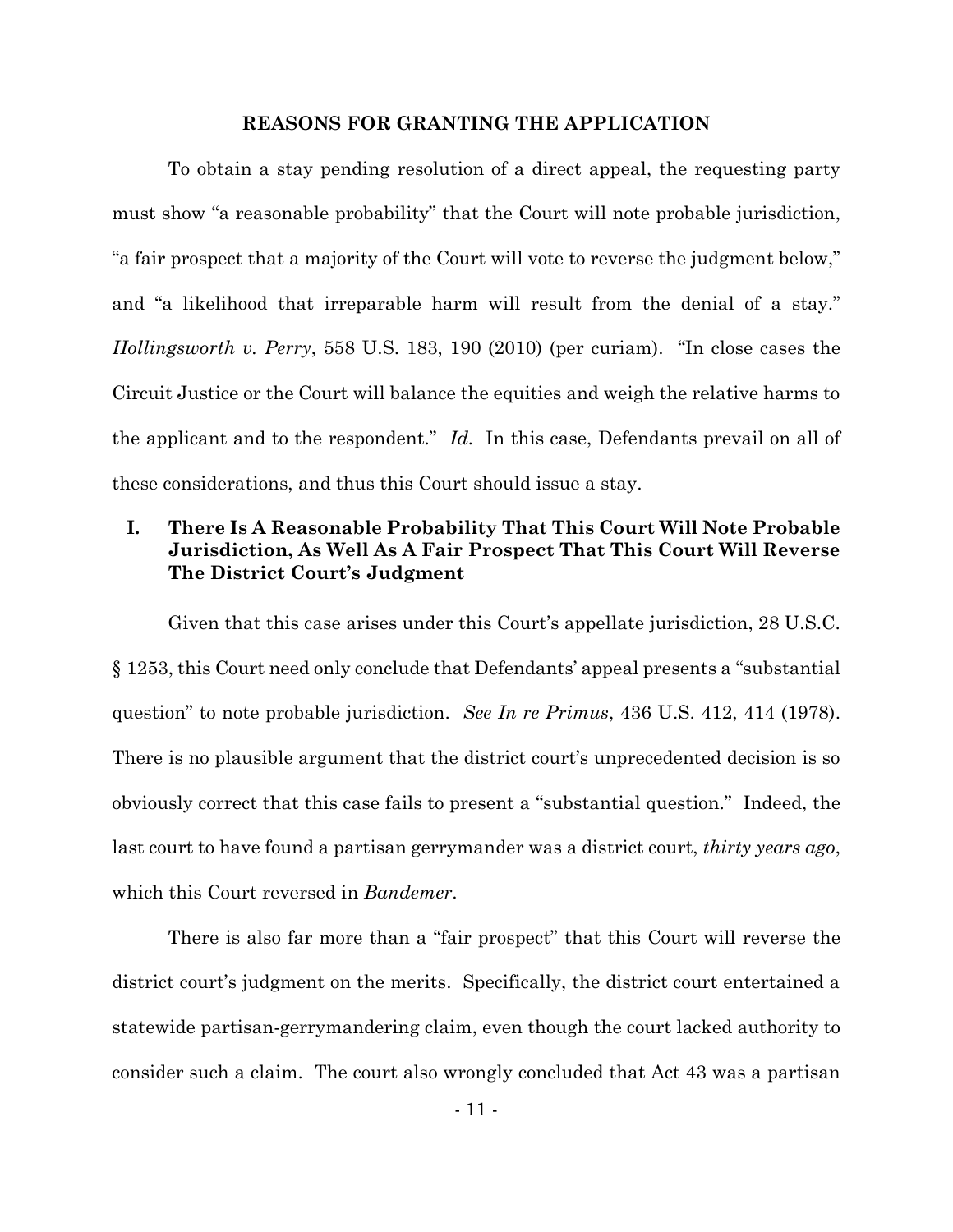gerrymander despite the plan's compliance with the traditional redistricting principles. Finally, neither the district court nor Plaintiffs have identified a "limited and precise rationale," which is mandatory for any partisan-gerrymandering test. *Vieth*, 541 U.S. at 306 (Kennedy, J., concurring in the judgment).<sup>5</sup>

## <span id="page-15-0"></span>**A. The District Court Lacked Authority To Consider Plaintiffs' Statewide Partisan-Gerrymandering Challenge To Act 43**

In *Vieth*, a majority of the Justices of this Court concluded that federal courts lack authority to entertain statewide partisan-gerrymandering claims (while, at the same time, a majority of Justices were not ready to reach this result for single-district claims). Plaintiffs have brought *only* a statewide claim, never claiming that any specific district was gerrymandered. App. 111–15. Since it is likely that this Court will adhere to the conclusion of the majority of the Justices in *Vieth* regarding the nonjusticiability of statewide partisan-gerrymandering claims, Defendants have shown a reasonable probability of success on the merits.

1. When at least five Justices would reach a particular result in a case, lower courts must reach that result as well in future cases, regardless of whether one or more of the five Justices joined the plurality, concurred, or dissented. *See, e.g.*, *United States v. Jacobsen*, 466 U.S. 109, 115–18 & n.12 (1984); *Moses H. Cone Mem'l Hosp. v. Mercury Constr. Corp.,* 460 U.S. 1, 17 (1983). Justice Kennedy in *LULAC* correctly

 $\overline{a}$ 

<sup>5</sup> Defendants provided two additional reasons for reversal in their Jurisdictional Statement: the district court's failure to announce its controlling standard until after the close of trial and the prospect that all partisan-gerrymandering claims are nonjusticiable. JS 38–40. While the three errors detailed here are sufficient to warrant a stay, these two additional errors provide further support.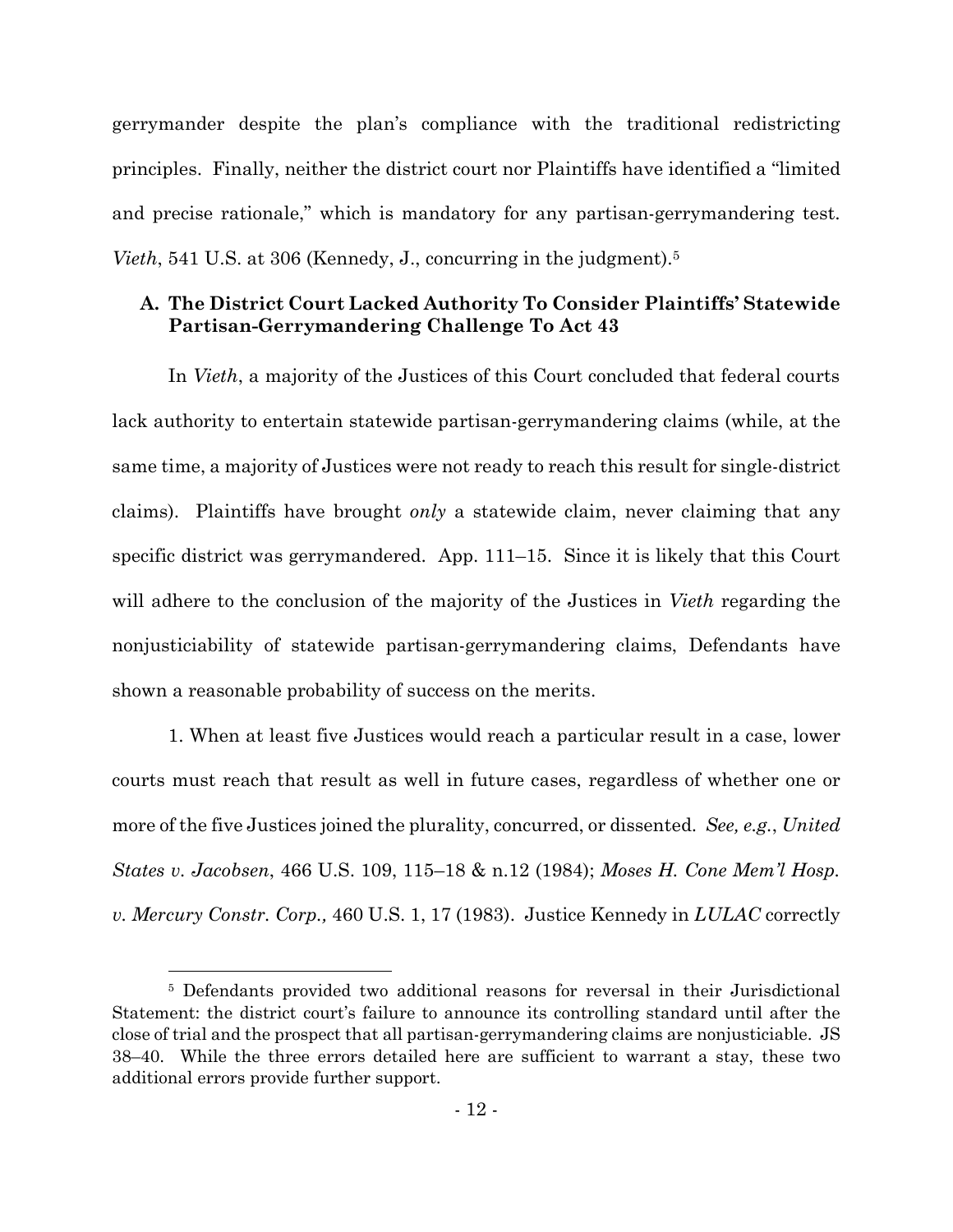explained the application of this principle to this Court's divided decision in *Vieth*: a "successful claim attempting to identify unconstitutional acts of partisan gerrymandering" requires looking to the common ground among the plurality, the concurrence, and the dissenting opinion(s). *League of United Latin Am. Citizens v. Perry (LULAC)*, 548 U.S. 399, 419 (2006) (plurality op.).

Under this proper understanding of how lower courts must treat this Court's divided opinions, the district court had no authority to adjudicate Plaintiffs' statewide claim. The four-Justice *Vieth* plurality rejected the statewide partisangerrymandering challenge in that case as nonjusticiable because the plurality believed that *all* partisan-gerrymandering claims are nonjusticiable. *Vieth*, 541 U.S. at 281. Justice Stevens' opinion, although styled as a dissent, was a partial "concur[rence] in the judgment" as to the statewide-claim issue. *Id.* at 292 (plurality op.). That is because Justice Stevens agreed with the plurality that this Court lacked authority to consider the plaintiffs' statewide partisan-gerrymander claim, but believed that the plaintiffs' single-district claim was justiciable. *Id.* at 328–29 (Stevens, J., dissenting). Justice Stevens "reache[d] that result via standing analysis, while [the plurality] reach[ed] it through political-question analysis, [but the] conclusions are the same: [ ] statewide claims are nonjusticiable." *Id*. at 292 (plurality op.); *accord Schlesinger v. Reservists Comm. to Stop the War*, 418 U.S. 208, 215 (1974) ("either the absence of standing or the presence of a political question suffices to prevent the power of the federal judiciary from being invoked"). Justice Souter's dissenting opinion, joined by Justice Ginsburg, further reinforces the point.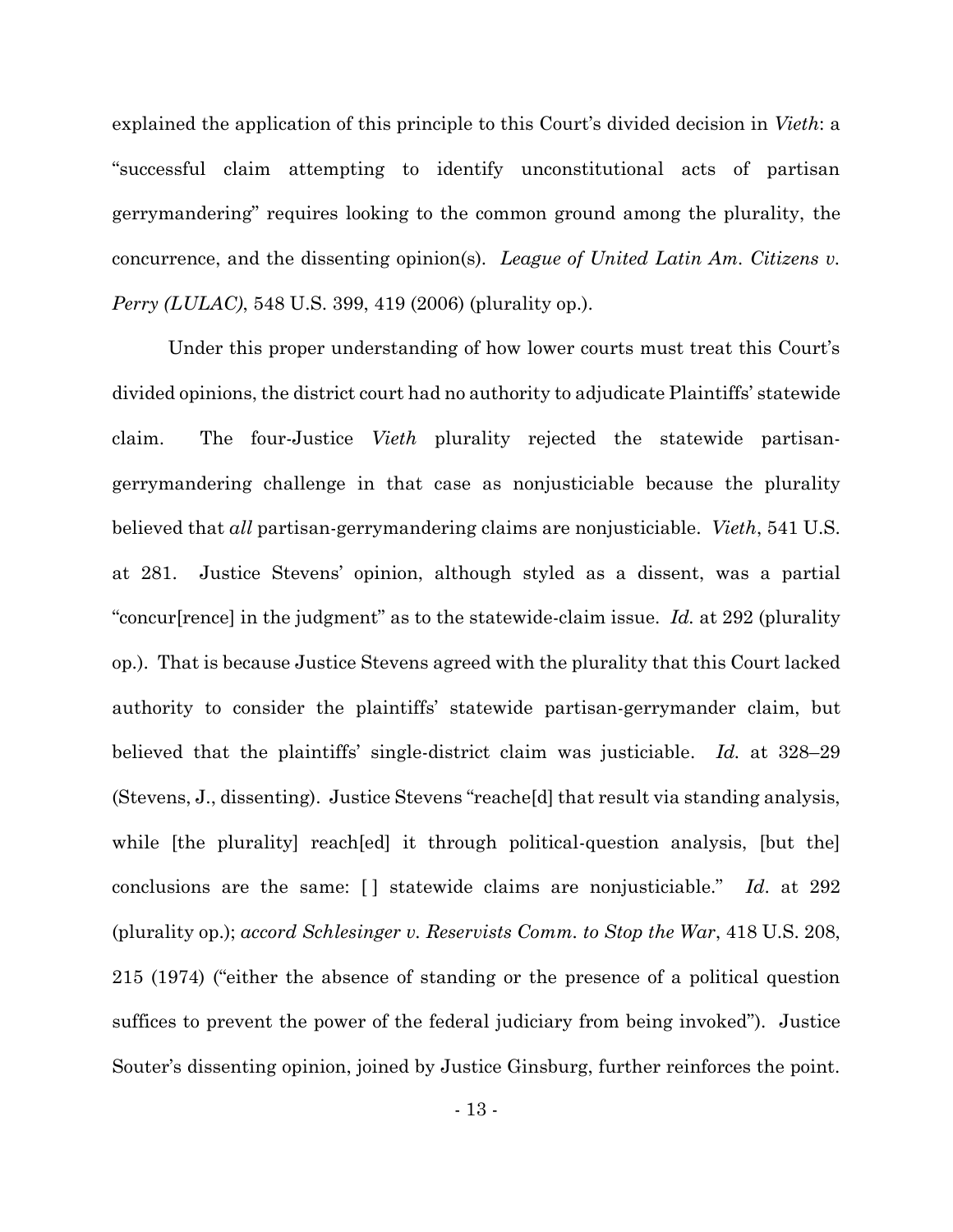That opinion "would limit consideration of a statewide claim to one *built upon* a number of district-specific ones." *Vieth*, 541 U.S. at 353 (emphasis added). Only "[a]t a certain point," when challenging districts individually "no longer make[s] any sense" due to the sheer number of districts challenged, would these Justices entertain a statewide challenge. *Id.*

2. This Court is likely to reaffirm the rule, adopted by a majority of the Justices in *Vieth*, that federal courts cannot consider statewide partisan-gerrymandering claims. This is especially likely given that this Court recently reaffirmed that it does not permit statewide gerrymandering claims even in the *racial*-gerrymandering context.

For claims of racial gerrymandering, plaintiffs must show that "race was improperly used in the drawing of the boundaries of one or more *specific electoral districts*." *Ala. Legislative Black Caucus v. Alabama*, 135 S. Ct. 1257, 1265 (2015). Such a claim "applies to the boundaries of individual districts"—"district-bydistrict"—"not [] to a State considered as an undifferentiated 'whole." *Id.* This doctrine "makes sense in light of the nature of the harms that underlie a racialgerrymandering claim." *Id*. Those injuries, which "are personal," include "[1] being personally subjected to a racial classification, as well as [2] being represented by a legislator who believes his primary obligation is to represent only the members of a particular racial group." *Id.* (citations and alterations omitted). Since these harms affect only a "voter who lives in the *district* attacked"—not a "voter who lives elsewhere"—only the in-district citizen has standing to challenge the drawing of those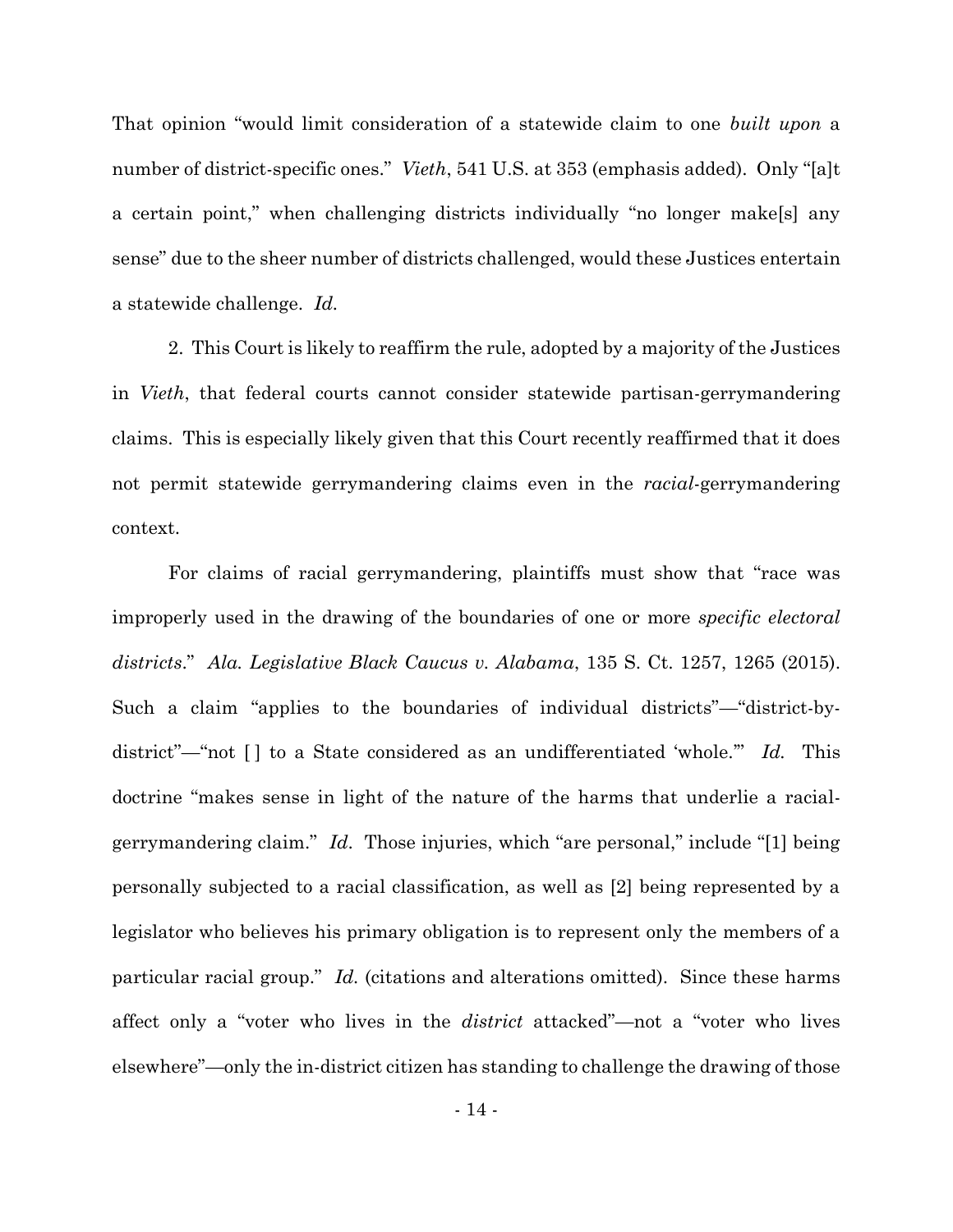particular boundary lines as an unconstitutional racial gerrymander. *Id.* (citing *United States v. Hays*, 515 U.S. 737, 744–45 (1995)).

The same considerations apply to the partisan-gerrymandering context. First, only voters personally living in an allegedly partisan-gerrymandered district could arguably be "denied equal treatment because of the legislature's reliance" on partisan "criteria." *Hays*, 515 U.S. at 744–45. Second, only the "[v]oters in such districts may suffer the special representational harms" partisan gerrymandering is alleged to "cause in the voting context," *id.* at 745; that is, the "representational harm[ ]" that results when a "winner of an election in a [partisan]-gerrymandered district" regards the "object of her fealty" as the political "architect of the district" and not the district's constituents, *Vieth*, 541 U.S. at 328–30 (Stevens, J., dissenting). Because those "harm[s] fall[ ] squarely on the voters in the district . . . , the injury is cognizable only when stated by voters who reside in that particular district." *Id.*

More generally, the district court's contrary approach to partisanship claims would inject incongruity into this Court's gerrymandering jurisprudence. Racialgerrymandering claims allege a more serious violation of the Constitution than do partisanship claims. "Race is an impermissible classification[;] [p]olitics is quite a different matter." *Vieth*, 541 U.S. at 307 (Kennedy, J., concurring in the judgment). Therefore, it would be entirely anomalous to permit more broad-based challenges to a redistricting plan based upon allegations of undue partisan considerations, as opposed to undue racial considerations. Given that this Court reaffirmed the districtspecific rule for racial-gerrymandering claims just this Term, *see Bethune-Hill v. Va.*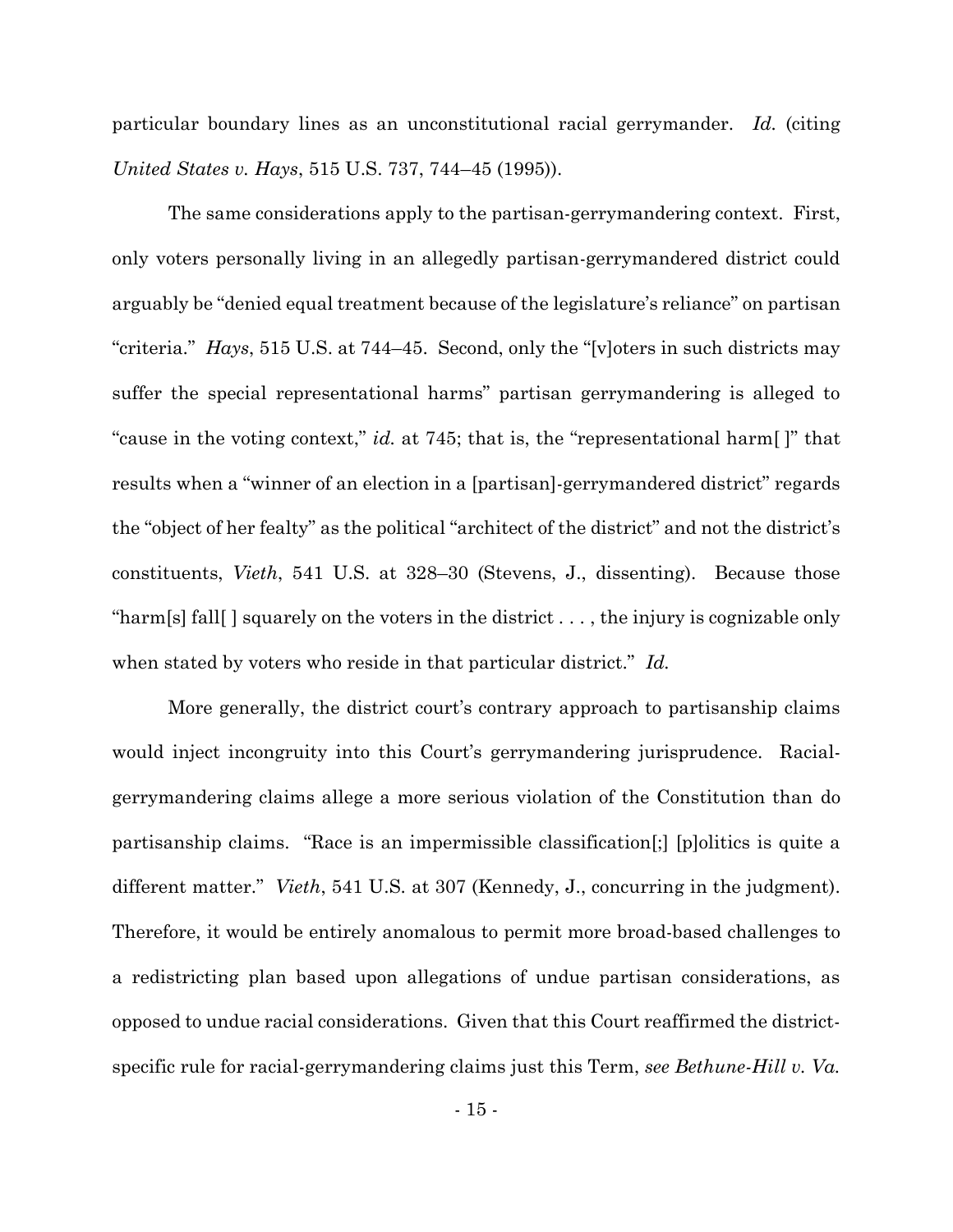*State Bd. of Elections*, 137 S. Ct. 788, 800 (2017), it is likely that it will also retain the same rule for partisan-gerrymandering claims.

## <span id="page-19-0"></span>**B. Act 43 Is Lawful Because It Complies With Traditional Redistricting Criteria**

In *Vieth*, a majority of the Justices concluded that a legislature does not engage in unlawful partisan gerrymandering where it complies with traditional redistricting principles. Given that it was undisputed before the district court that Act 43 complies with principles like compactness, contiguity, and respect for political-subdivision lines, *see supra* pp. 9–10, this Court is likely to uphold Act 43 as lawful on this basis.

A majority of the Justices in *Vieth* made clear that a plan that complies with traditional redistricting principles cannot be an unconstitutional partisan gerrymander. The four-Justice *Vieth* plurality would not recognize any plans as unconstitutional partisan gerrymanders, and thus necessarily would not condemn a plan that complies with these principles. *Vieth*, 541 U.S. at 305–06. Justice Kennedy concluded that "[a] determination that a gerrymander violates the law must rest on . . . a conclusion that the classifications . . . were applied in an invidious manner or in a way unrelated to any legitimate legislative objective." *Id.* at 308 (Kennedy, J., concurring in the judgment). And three dissenting Justices incorporated the failure to comply with the traditional redistricting principles as an element of their partisangerrymandering standards. *See id.* at 318 (Stevens, J., dissenting); *id.* at 347–48 (Souter, J., joined by Ginsburg, J., dissenting).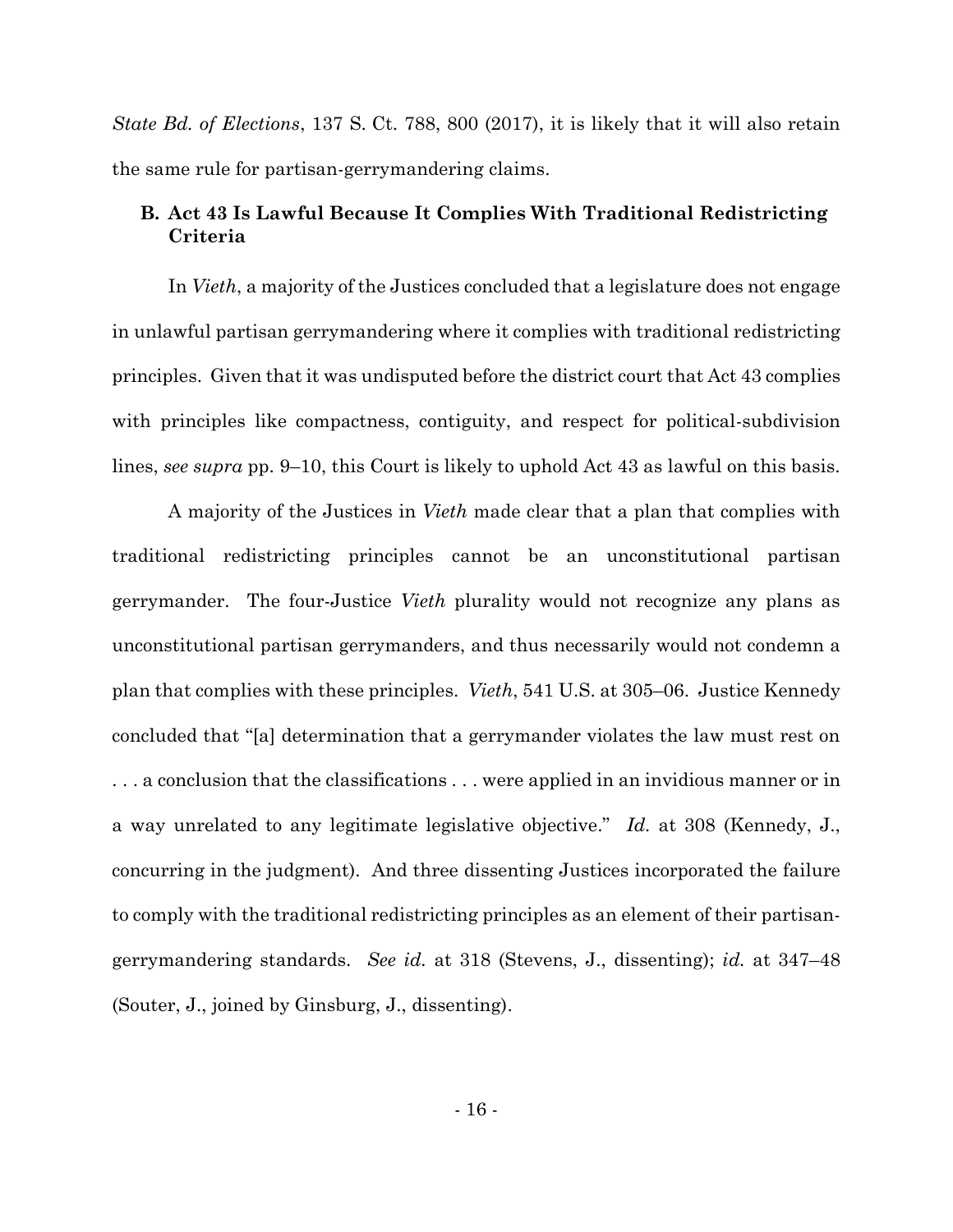This Court is likely to retain *Vieth*'s rule that a plan that complies with traditional redistricting principles is simply not an unlawful partisan gerrymander. "The Constitution clearly contemplates districting by political entities and unsurprisingly that turns out to be root-and-branch a matter of politics." *Vieth*, 541 U.S. at 285 (plurality op.) (citation omitted); *Gaffney v. Cummings*, 412 U.S. 735, 753 (1973) (redistricting is "inevitably" political). Plans that comply with traditional redistricting principles are not unlawful partisan gerrymanders because the map's district lines are not "*unrelated* to any legitimate legislative objective." *Vieth*, 541 U.S. at 307 (Kennedy, J., concurring in the judgment) (emphasis added). They have not, by definition, "subverted" "all traditional districting criteria . . . for partisan advantage." *Id.* at 318 (Stevens, J., dissenting). Nor do the districts in such plans have "specific correlations between ... deviations from traditional districting principles and the population of [a political] group." *Id.* at 349 (Souter, J., joined by Ginsburg, J., dissenting).

## <span id="page-20-0"></span>**C. Neither The District Court Nor Plaintiffs Have Offered A "Limited And Precise" Test For Partisan Gerrymandering**

Even putting aside the two limitations on partisan-gerrymandering claims discussed above, only a "limited and precise rationale" could justify finding an unlawful partisan gerrymander. *Vieth*, 541 U.S. at 306 (Kennedy, J., concurring in the judgment). This Court has never identified such a "limited and precise" rationale in any case; and unless such a test is uncovered, defendants facing partisangerrymandering claims are entitled to judgment as a matter of law. *See id.* at 308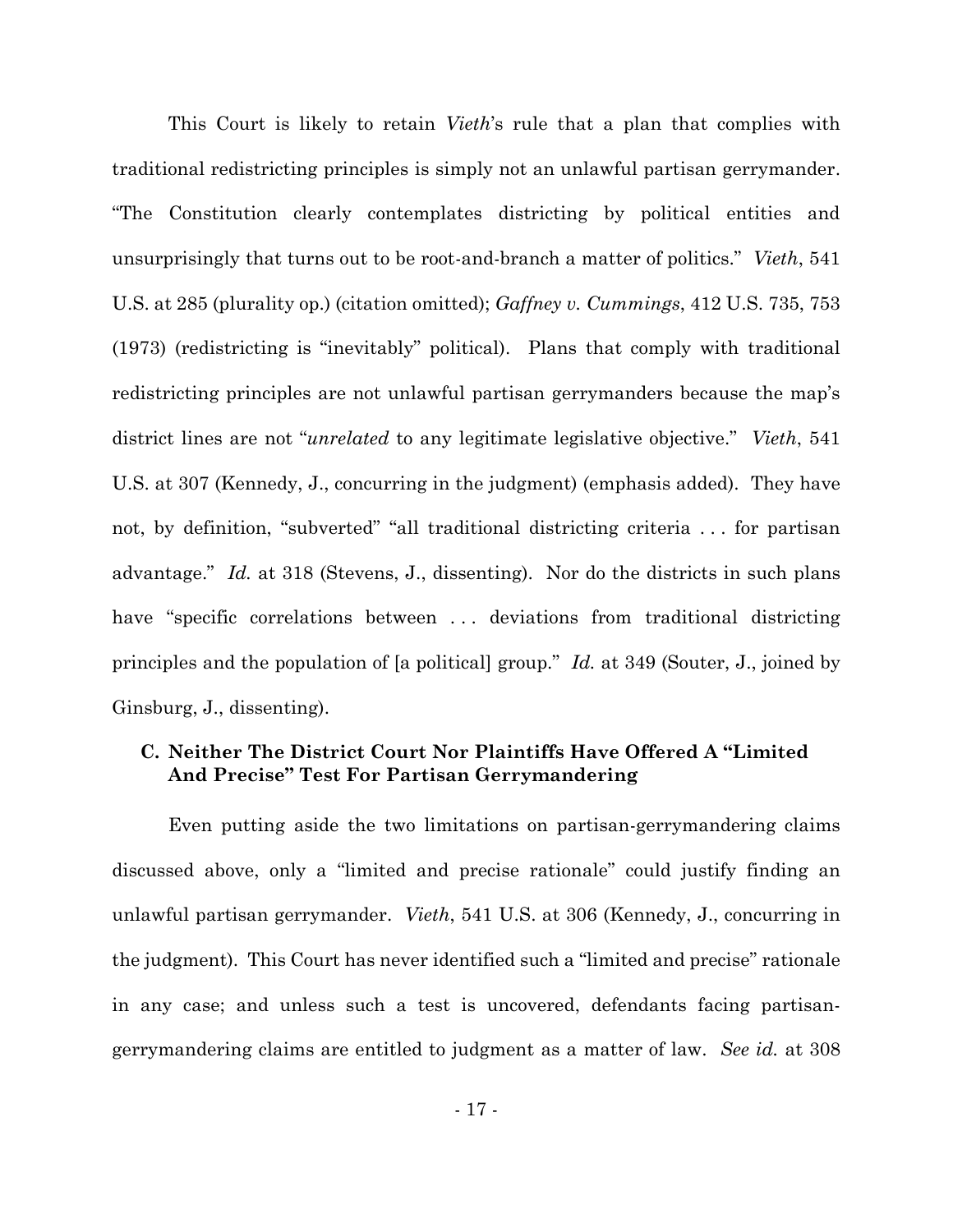(Kennedy, J., concurring in the judgment). The district court's entrenchment-based test does not come close to meeting the "limited and precise" threshold this Court has required. Indeed, that test is merely a watered-down version of the test adopted by the *Bandemer* plurality, which every Justice in *Vieth* rejected as insufficient. In their Motion to Affirm, Plaintiffs did not even defend the district court's critical effects prong. Instead, Plaintiffs offered a vague, social-science grab-bag, which differs significantly even from the approach they offered below. *See* Mot. 19–21. This belatedly raised, unguided approach likewise fails to qualify as a "limited and precise" rationale.

1. In *Bandemer*, this Court rejected a partisan-gerrymandering claim against a plan under which "Democratic candidates received 51.9% of the vote" in races for State House seats, but won only 43 out of 100 available seats. 478 U.S. at 113–15 (plurality op.). In reaching this result, the four-Justice plurality determined that a partisan-gerrymandering claim required the plaintiffs to "[1] prove [ ] intentional discrimination against an identifiable political group and [2] an actual discriminatory effect on that group." *Id.* at 127. For intent, "[a]s long as redistricting is done by a legislature, it should not be very difficult to prove that the likely political consequences of the reapportionment were intended." *Id.* at 129. The plurality's effect element was more demanding. The plaintiffs could not merely argue "that their proportionate voting influence has been adversely affected" by a plan. *Id.* at 130. "Rather, unconstitutional discrimination occurs only when the electoral system is arranged in a manner that will consistently degrade a voter's or group of voters'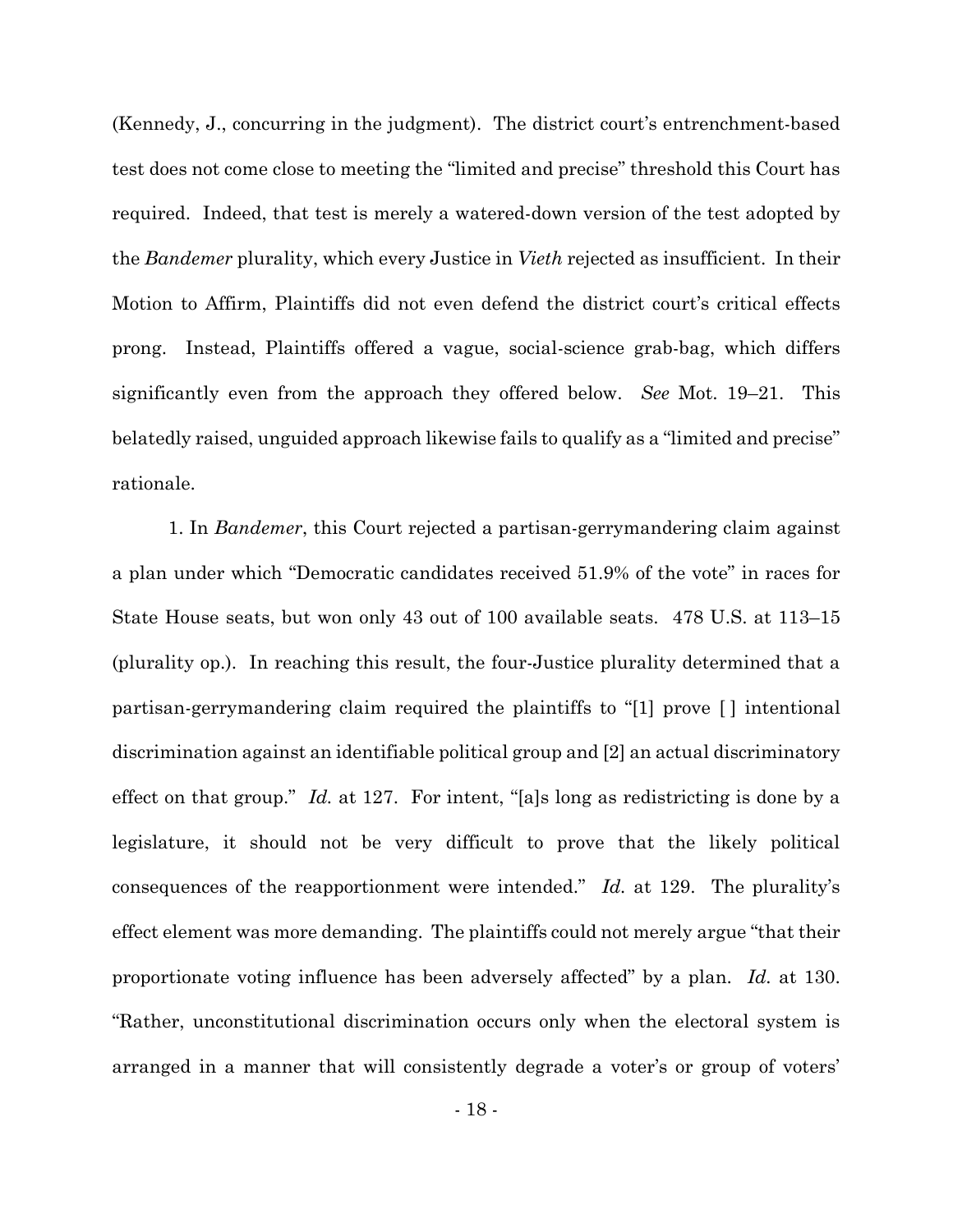influence on the political process as a whole." *Bandemer*, 478 U.S. at 132 (plurality op.). "If there were a discriminatory effect and a discriminatory intent, then the legislation would be examined for valid underpinnings." *Id.* at 141. <sup>6</sup> In *Vieth*, this Court unanimously agreed that the *Bandemer* plurality's test was inadequate. 541 U.S. at 283–84 (plurality op.); *id.* at 308 (Kennedy, J., concurring in the judgment); *see id.* at 317 (Stevens, J., dissenting); *id.* at 346 (Souter, J., joined by Ginsburg, J., dissenting); *id.* at 355–56 (Breyer, J., dissenting).

Despite this Court's clear rejection of the *Bandemer* plurality's test, the district court adopted a materially identical, three-prong partisan-gerrymandering test intent, effect, and justification—based upon the *Bandemer* plurality's concept of "entrenchment." *Compare* App. 56, 59, *with Bandemer*, 478 U.S. at 132–33, 141 (plurality op.) ("the question is whether a particular group has been unconstitutionally denied its chance to effectively influence the political process"). Indeed, if there is *any* difference between the district court's and the *Bandemer* plurality's tests, it is that the district court's test is simply easier to satisfy in practice. The fact that there is no constitutionally relevant distinction between the district court's and the *Bandemer* plurality's tests becomes clear after comparing those tests' three prongs.

 $\overline{a}$ 

<sup>6</sup> There were two separate opinions. Justice Powell, joined by Justice Stevens, concurred in part and dissented in part, and urged a multifactor test with a particular focus on whether the plan abandoned traditional redistricting principles. *Bandemer*, 478 U.S. at 173. Justice O'Connor, joined by Chief Justice Burger and then-Justice Rehnquist, concurred in the judgment and would have held that "the partisan gerrymandering claims of major political parties raise a nonjusticiable political question." *Id.* at 144.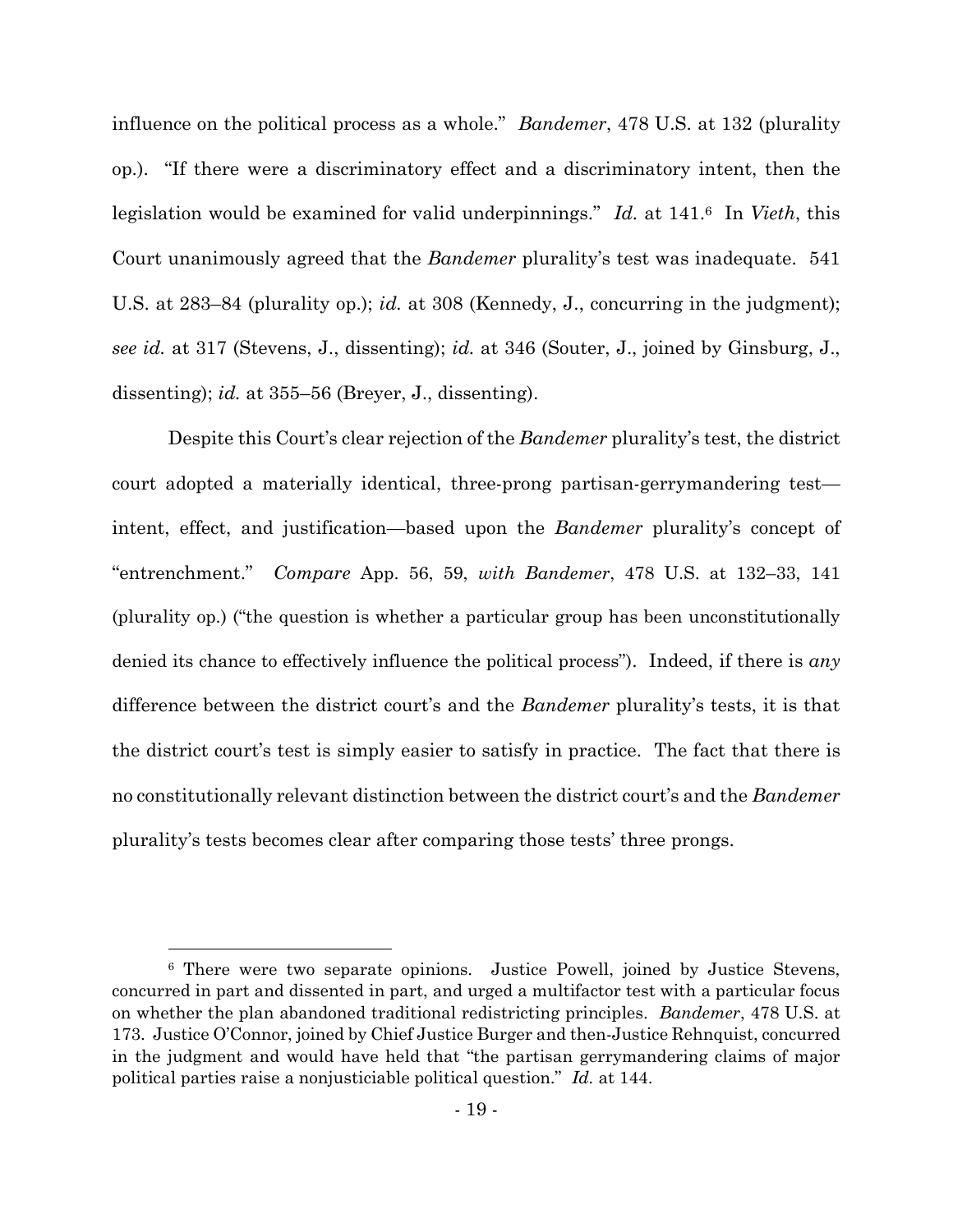*First*, the two tests' intent prongs are the same. The district court defined "intent" as "an intent to entrench a political party in power," App. 59, while the *Bandemer* plurality looked to the map drawers' intent to discriminate against "an identifiable political group," *Bandemer*, 478 U.S. at 127—that is, the map drawers must intend for their actions to have "substantial political consequences," *id.* at 129. Nothing separates a map drawer with the intent to have "*substantial* political consequences" and one merely with the "intent to *entrench* a political party in power." *Compare Bandemer*, 478 U.S. at 127, 129 (plurality op.) (emphasis added), *with*  App. 59 (emphasis added). Both map drawers would intend to give a favored party a lasting advantage over another party for the life of the plan.

*Second*, the tests' effect prongs are similarly indistinguishable, at least in articulation. The district court's impermissible "effect" was the "burden[ing] [of] the representational rights of Democratic voters . . . by impeding their ability to translate their votes into legislative seats, not simply for one election, but throughout the life of Act 43." App. 90. It is Republicans "secur[ing] . . . a lasting [ ] majority" by "allocating votes . . . in such a way that, in any likely electoral scenario," they maintain a majority. App. 74. The *Bandemer* plurality declared that "unconstitutional discrimination occurs only when the electoral system is arranged in a manner that will consistently degrade a voter's or a group of voters' influence on the political process as a whole." 478 U.S. at 132. Both effects tests require "burden[ing] the representational rights of [a defined group]" (i.e., "degrad[ing] a voter's or group of voters' influence") "over the life of [the plan]" (i.e., "consistently").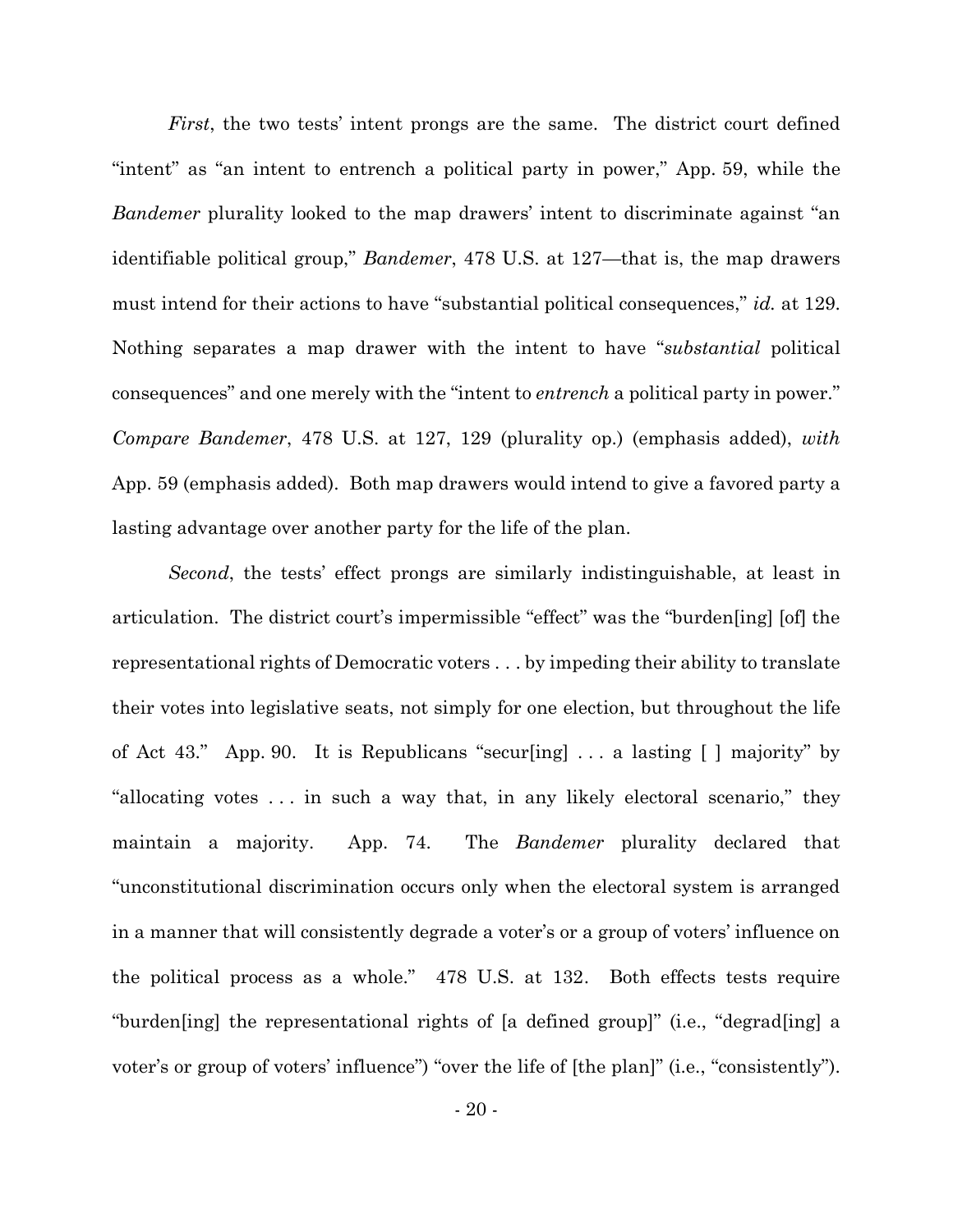And both focus their inquiry on the concept of entrenchment. *Compare* App. 90, *with Bandemer*, 478 U.S. at 132.

Notably, the district court here applied the *Bandemer* plurality's effects prong in a far more lax manner than did the *Bandemer* plurality. Under the Indiana plan that the *Bandemer* plurality held had insufficient partisan effect, Democrats won 51.9% of the vote but won only 43 out of 100 seats available. 478 U.S. at 113–15. In the present case, under Act 43, Democrats won 51.4% of the vote, and 39 out of 99 seats available, JS 13—yet the district court declared Act 43 unlawful.

The results under Act 43 are not only starkly similar to those that obtained under the lawful *Bandemer* plan, they are also similar to those under Wisconsin's indisputably nonpartisan *court-drawn plan* that directly preceded Act 43. Under that 2002 court-drawn plan, Republicans won 58 seats on 50.50% of the vote, and 60 seats on 53.50% of the vote. Dkt. 125 ¶¶ 233, 252, 256. When Republicans achieved roughly the same vote share in 2014 under Act 43 at 52%, they won 63 seats in the Assembly. Dkt. 125 ¶¶ 233, 258. Similarly, under Act 43 in 2012—a presidential election year—Republicans won 60 seats with 48.6% of the vote. This is not much different from the result under the 2002 court-drawn map in 2004—another presidential election year—when Republicans won 60 seats on 50% of the vote. Dkt. 125 ¶¶ 233, 253, 257.

*Third*, the district court's justification prong is a simple rewording of the *Bandemer* plurality's proviso that "[i]f there were a discriminatory effect and a discriminatory intent [under its first two prongs], then the legislation would be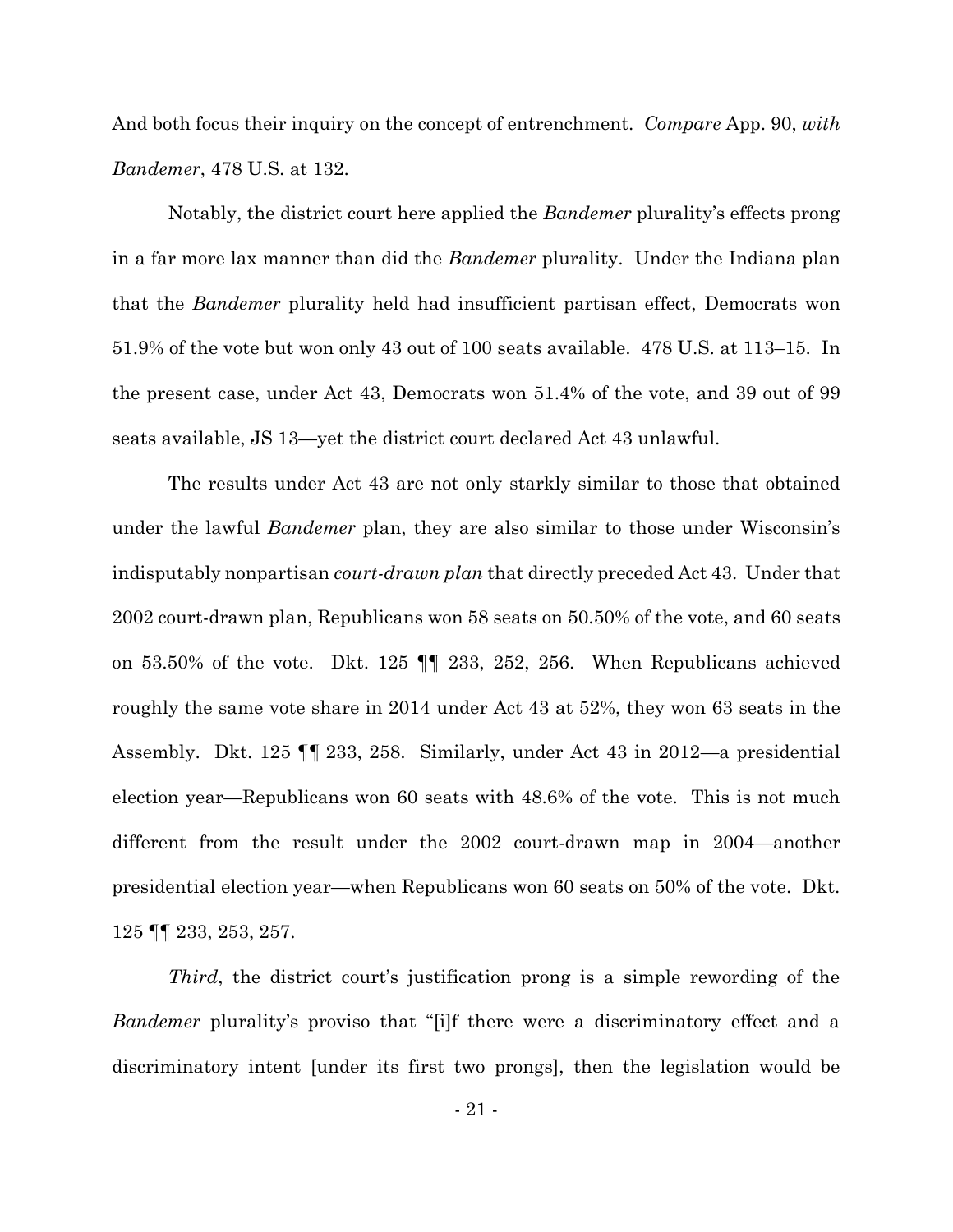examined for valid underpinnings." 478 U.S. at 141. As explained in the Jurisdiction Statement, the district court here applied this inquiry to Act 43 in an improperly watered-down manner. JS 32–33.

2. In their Motion to Affirm, Plaintiffs understandably declined to defend the district court's entrenchment-based test, given that test's similarity to the *Bandemer* plurality's approach. More surprisingly, Plaintiffs did not advocate for the position that they urged before the district court: that the efficiency gap should be the definitive measure of "effect." "To be clear," Plaintiffs explained, they do not "ask this Court to endorse any *particular* measure of partisan asymmetry or any *particular*  technique for demonstrating durability." Mot. 22. The only guidance Plaintiffs were willing to offer is a non-exhaustive menu of social-science metrics: "Measures of partisan asymmetry like partisan bias and the efficiency gap, as well as analytical techniques like sensitivity testing," drawn from "recent conceptual and methodological advances in the social sciences." Mot. 21.

There is no plausible argument that Plaintiffs' social-science stew is the elusive "limited and precise rationale" that this Court has required in this area of law. *Vieth*, 541 U.S. at 306 (Kennedy, J., concurring in the judgment). The social-science metric that Plaintiffs favored below, the efficiency gap, would imperil *one third of all redistricting plans* and is thus clearly a nonstarter. *See* Dkt. 125 ¶¶ 116, 154; *accord*  States Amicus Br. 8–10. Adding still more metrics—which Plaintiffs now belatedly propose—could endanger even more plans, depending on what those metrics turn out to be and how any particular district court would weigh the various competing social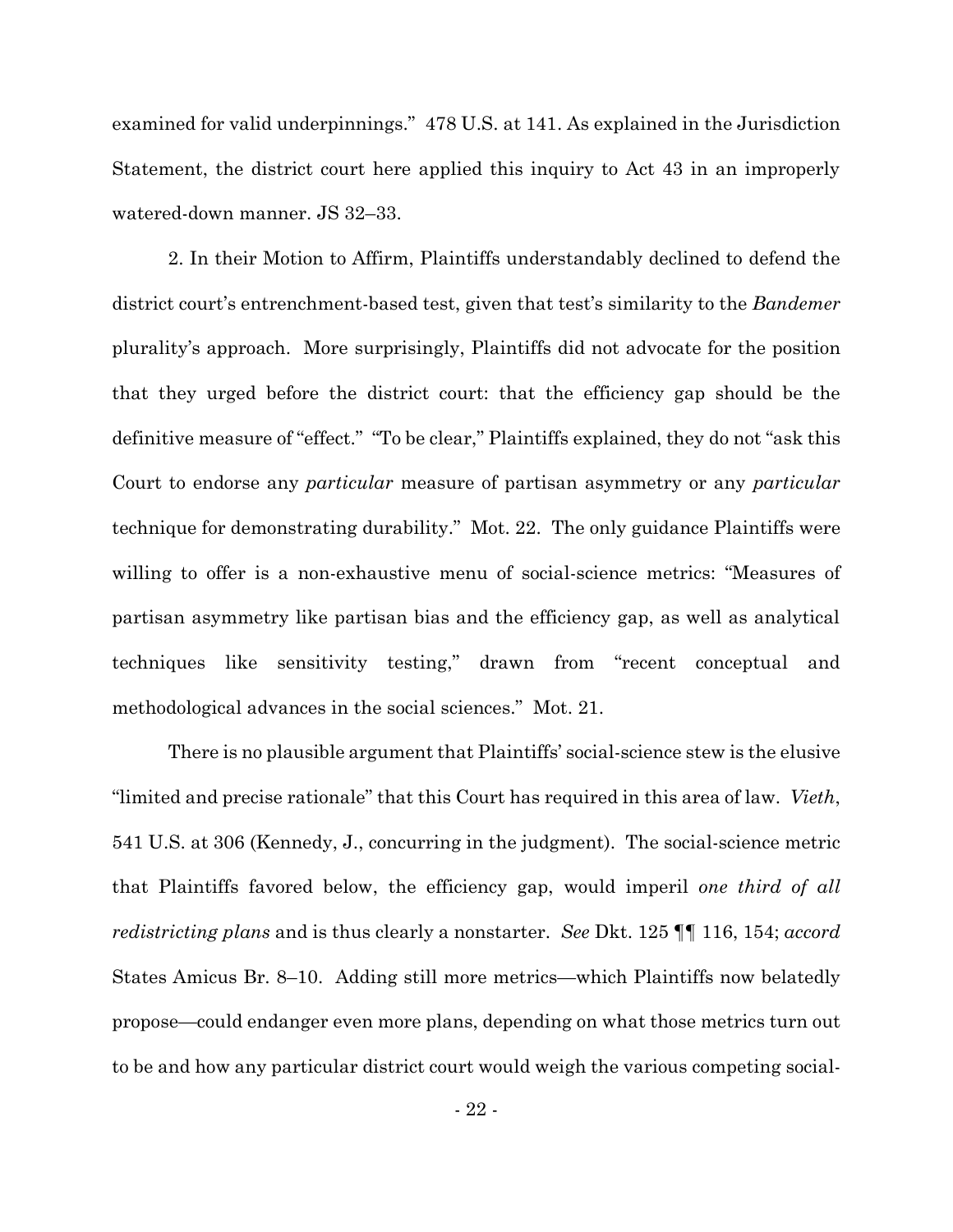science approaches. Indeed, under Plaintiffs' new test, it would be impossible for any legislature to know how a future district court would adjudicate the inevitable partisan-gerrymandering lawsuit. After all, any district court would be free to adopt whichever metric—now in existence or discovered in the future—and to weigh that metric more or less than any other.

Plaintiffs seek to excuse their failure to offer any "limited and precise rationale," *Vieth*, 541 U.S. at 306 (Kennedy, J., concurring in the judgment), by analogizing to the one person, one vote cases, where this Court "articulat[ed] [ ] a standard" and then "filled in" the "precise contours . . . through subsequent litigation," Mot. 22–23. But this approach worked for one person, one vote only because the "population equality" standard was "easily administrable" and dependent on only three facts: "where the plaintiff lives, how many voters are in his district, and how many voters are in other districts." *Vieth*, 541 U.S. at 290 (plurality op.). The challenge in the partisan-gerrymandering context is that politics is a permissible and inevitable consideration in the legislative redistricting process, thus "a workable standard" that is "limited and precise" to isolate impermissible levels of partisanship is necessary at the outset. *Id.* at 306, 311 (Kennedy, J., concurring in the judgment). Because Plaintiffs have not come close to identifying such a standard, this Court is likely to hold that Defendants are entitled to judgment on the merits.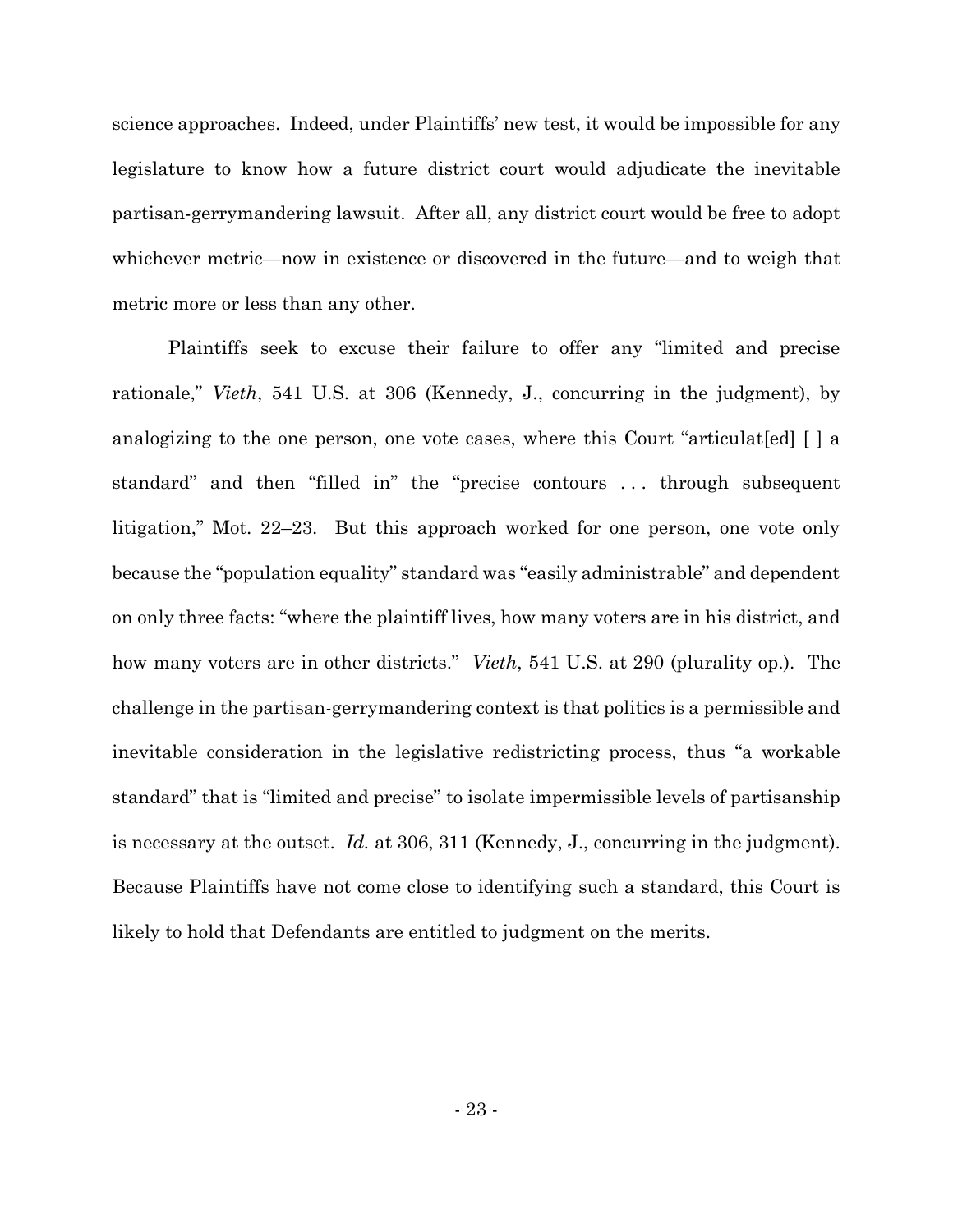<span id="page-27-0"></span>**II. Defendants Will Suffer Irreparable Harm Absent A Stay Because They Will Be Forced To Expend Resources Designing A New Map That, In All Likelihood, Will Never Become The Law**

If this Court does not enter a stay, the State of Wisconsin will be forced to expend substantial sovereign resources in order to meet the district court's November 1, 2017, deadline for the creation and adoption of a new map. The time, money, and other sovereign resources that Wisconsin will need to devote to this enterprise will be noncompensable and thus irreparable. *See Ledbetter v. Baldwin*, 479 U.S. 1309, 1310 (1986); *Teva Pharm. USA, Inc. v. Sandoz, Inc.*, 134 S. Ct. 1621 (2014) (Roberts, C.J., in chambers); *Odebrecht Constr., Inc. v. Sec'y, Fla. Dep't of Transp.*, 715 F.3d 1268, 1289 (11th Cir. 2013).

During the Act 43 map-drafting process, Foltz and other staffers spent time gathering resources like computers, computer software, printers, and office space. App. 183 ¶ 15a. The staffers then spent significant time "drafting, revising, and finalizing map alternatives." App. 179 ¶ 5. Foltz and another staffer then worked "nearly full time on redistricting matters," with Foltz "work[ing] well in excess of forty hours a week on redistricting" for "many weeks during this period." App. 179  $\lll$  6. "In addition to considerable member-time and staff-time devoted to legislative redistricting, legislative bodies also made significant expenditures for redistricting services provided by lawyers or consultants." App. 182 [13.]

The Legislature anticipates that it will need to repeat a significant portion of this work during the redrafting process. The lion's share of this work cannot begin until after early June, when Wisconsin's Legislative Technology Services Bureau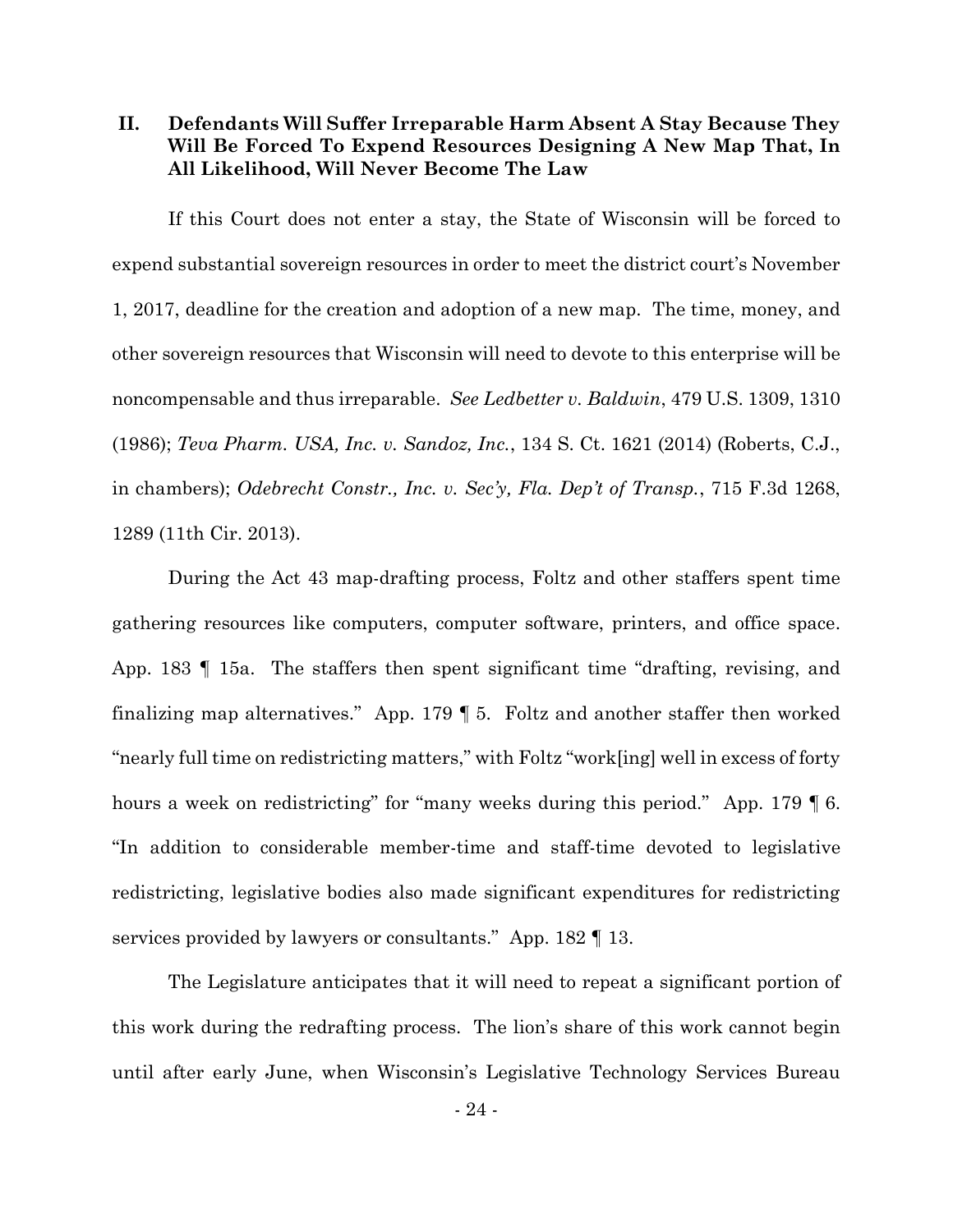completes assembling essential data. App. 182–83 ¶ 15. The body of work created in the Act 43 process cannot be cut and pasted into the remedial map drawing process: "The computers that were used in [the Act 43] redistricting [process] have been decommissioned." App. 184 ¶ 16. Moreover, "well over half of the State Assembly has turned over since 2011," and the districting priorities of the legislators remaining have likely shifted since 2011, thus the legitimate preferences embodied in Act 43 may no longer exist. App. 184–85 ¶ 19. And compliance with the district court's erroneous decision will necessarily require the Legislature to change some districts, which will then cause "rippling effects" in other districts. App. 184 || 18. In short, "[t]he map drawing process cannot simply be picked up where it was left off in 2011." App. 184 ¶ 16. This significant investment will have deleterious consequences for Wisconsin's citizens: the Legislature has important sovereign priorities commanding its time and resources. Requiring it to redo a completed task from 2011 would impair its ability to focus its attention fully upon those priorities.

All of this effort is likely to be of no use to anyone. By the terms of the district court's order, the new map that the Legislature must necessarily draft and the Governor sign, does not become effective unless this Court affirms the district court's decision. App. 166–67. As explained above, there is a strong likelihood that this Court will ultimately hold that Act 43 is entirely lawful, *see supra* pp. 16–23, meaning that this map-drawing exercise, and the unavoidable loss of sovereign resources, will have been futile. Indeed, even in the unlikely circumstance that this Court issues an opinion holding that Act 43 is unlawful (or could potentially be unlawful based upon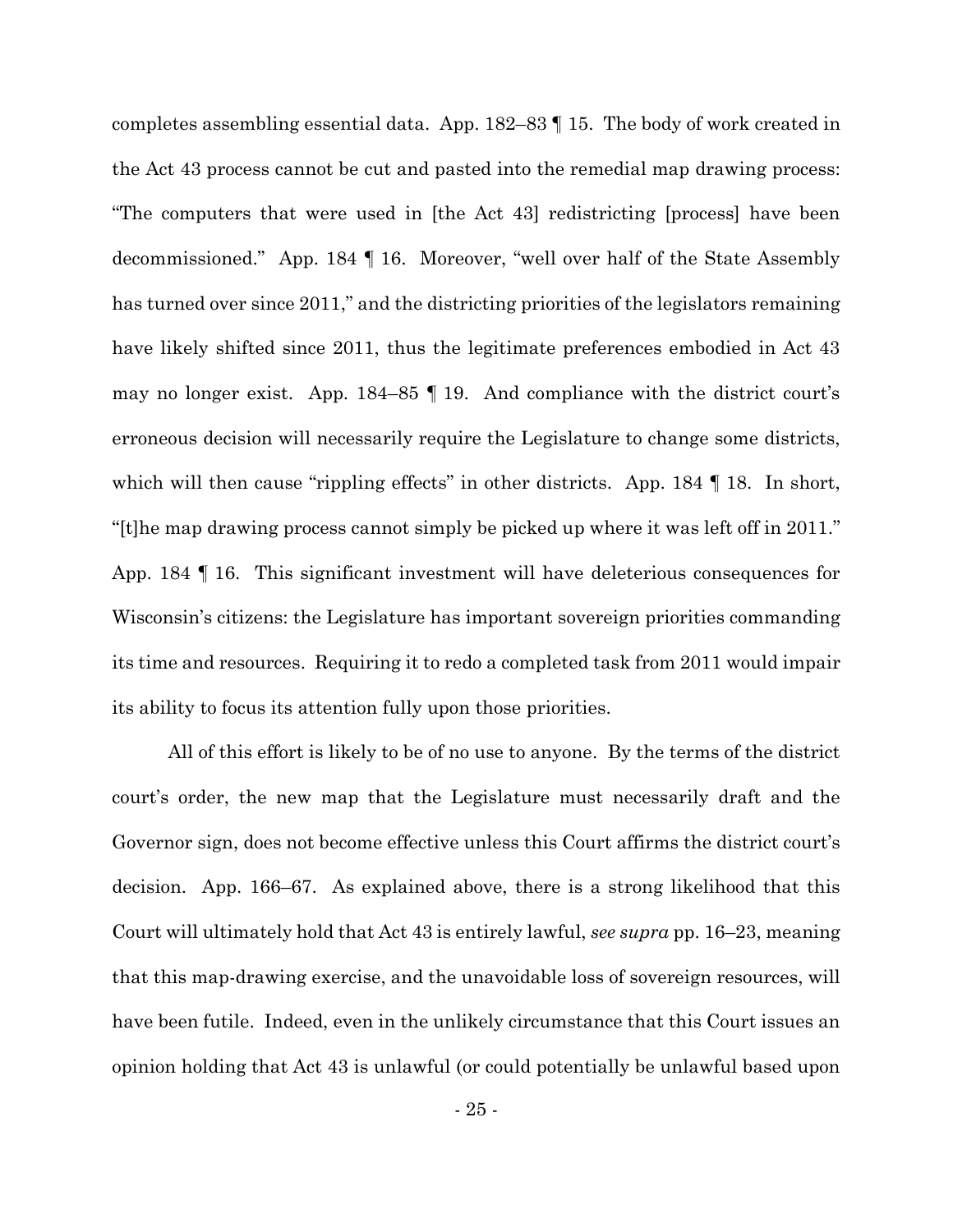some further showing by Plaintiffs on a remand), any prior map-drawing efforts will also be wasted. Given that even Plaintiffs do not defend the district court's approach, *see supra* pp. 18, 22, this Court's decision—in the unlikely circumstance that it does not uphold Act 43—will almost certainly provide the Legislature with important guidance, which will be critical in shaping the Legislature's remedial plan. It would be an inefficient drain on sovereign resources to force the Legislature to do redrafting work now, without knowing what standard, if any, this Court will adopt.

Finally, the very existence of the district court's currently unstayed injunction, prohibiting Defendants from "using the districting plan embodied in Act 43 in all future elections," App. 166, causes irreparable harm to the State. After all, "any time a State is enjoined by a court from effectuating statutes enacted by representatives of its people, it suffers a form of irreparable injury." *Maryland v. King*, 133 S. Ct. 1, 3 (2012) (Roberts, C.J., in chambers) (citation omitted).

# <span id="page-29-0"></span>**III. The Balance Of The Harms Weighs Strongly In Favor Of This Court Issuing A Stay**

This Court's declining to grant a stay of the district court's order will undermine the public interest by harming Wisconsin voters and candidates. Again, under the terms of the district court's remedial order, the Legislature must adopt a plan by November 1, 2017, but that plan will not become effective unless this Court affirms the district court. *See supra* p. 10. Assuming this Court does not issue its decision by November 1, there may well be a significant period of time where Wisconsin voters and candidates will not know what district they will be placed in for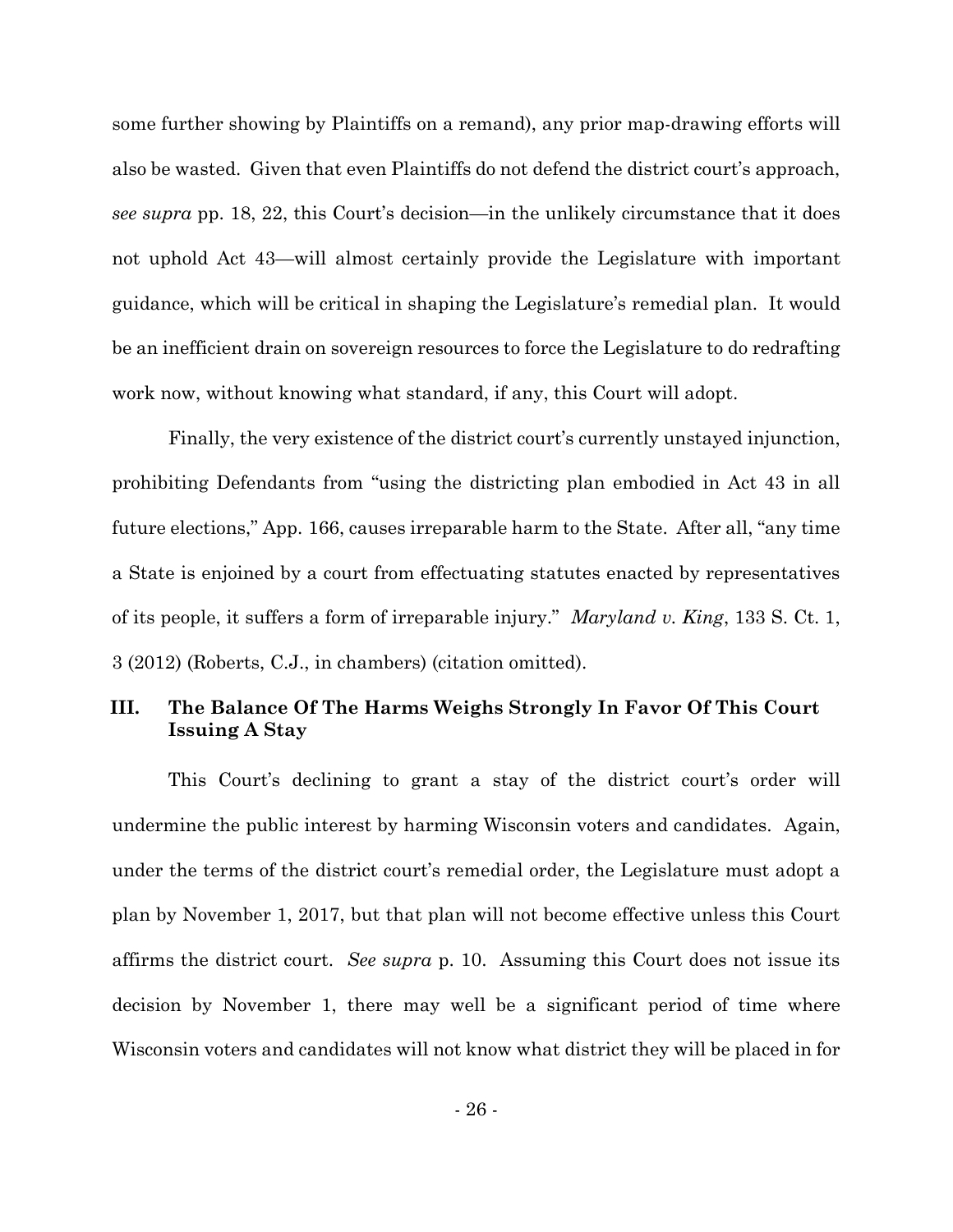the upcoming election: the Act 43 districts (if this Court ultimately agrees with Defendants that Act 43 is lawful), the remedial map districts (if this Court ultimately affirms the district court's conclusion), or the districts drawn in some other map (if this Court remands to the district court under a new standard). So, without a stay, compliance with the district court's order will inevitably make the upcoming election *more* burdensome and confusing for citizens and candidates.

Nor will anyone suffer harm if this Court issues a stay. Plaintiffs' alleged harm is experiencing an election under a map that is too partisan. *See* App. 164–65. As explained extensively above, the district court erred in concluding that Act 43 is a partisan gerrymander; accordingly, forcing the Legislature to draw a new map will not alleviate any cognizable harm. *See supra* pp. 11–23. But even indulging Plaintiffs' erroneous claim that Act 43 is unlawfully partisan, forcing the Legislature to craft a map now, under the district court's indefensible standard, would not forestall any harm to anyone. As noted above, any map that the Legislature draws to meet the November 1 deadline will only become effective if this Court affirms the district court. *See supra* p. 10. But affirmance is extraordinarily improbable, given the indefensibility of the district court's test. *See supra* pp. 17–23. Accordingly, in the unlikely event that this Court identifies and then adopts a standard for adjudicating claims of unlawful partisan gerrymandering, that standard will likely differ in significant respects from the district court's test. If Act 43 is adjudicated to be unlawful under that hypothetical standard, the Legislature, as a matter of basic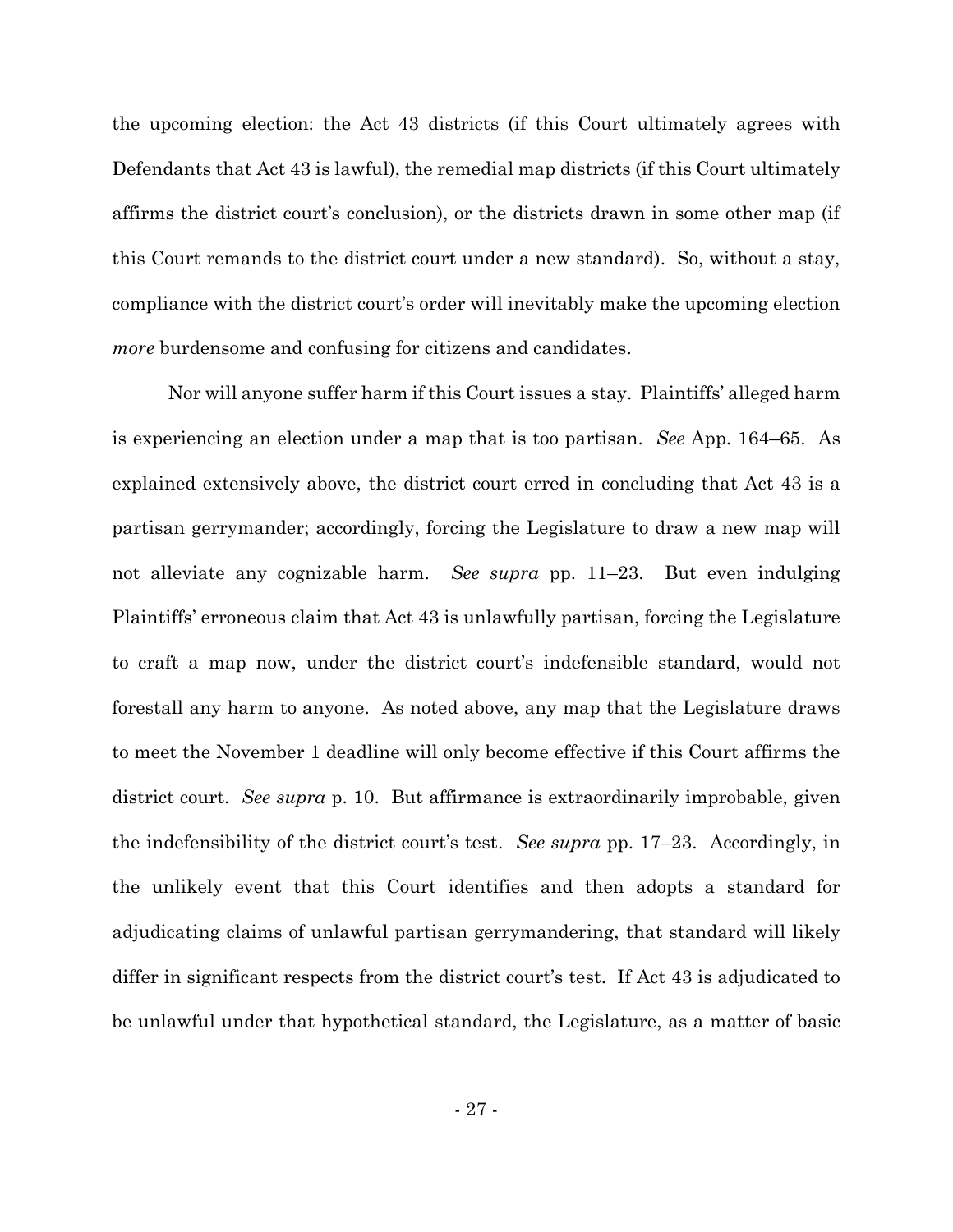fairness, would need to be permitted to craft a new map with the benefit of this Court's guidance.

#### **CONCLUSION**

<span id="page-31-0"></span>Assuming this Court does not grant Defendants' respectful request for summary reversal before the end of this Term, this Court should issue a stay pending resolution of this direct appeal.

Respectfully submitted,

BRAD D. SCHIMEL Attorney General

MISHA TSEYTLIN Solicitor General *Counsel of Record*

RYAN J. WALSH Chief Deputy Solicitor General

KEVIN M. LEROY LUKE N. BERG Deputy Solicitors General

AMY C. MILLER Assistant Solicitor General

BRIAN P. KEENAN Assistant Attorney General

Attorneys for Appellants

Wisconsin Department of Justice 17 West Main Street Madison, Wisconsin 53703 (608) 267-9323 *tseytlinm*@*doj*.*state*.*wi*.*us*

May 19, 2017